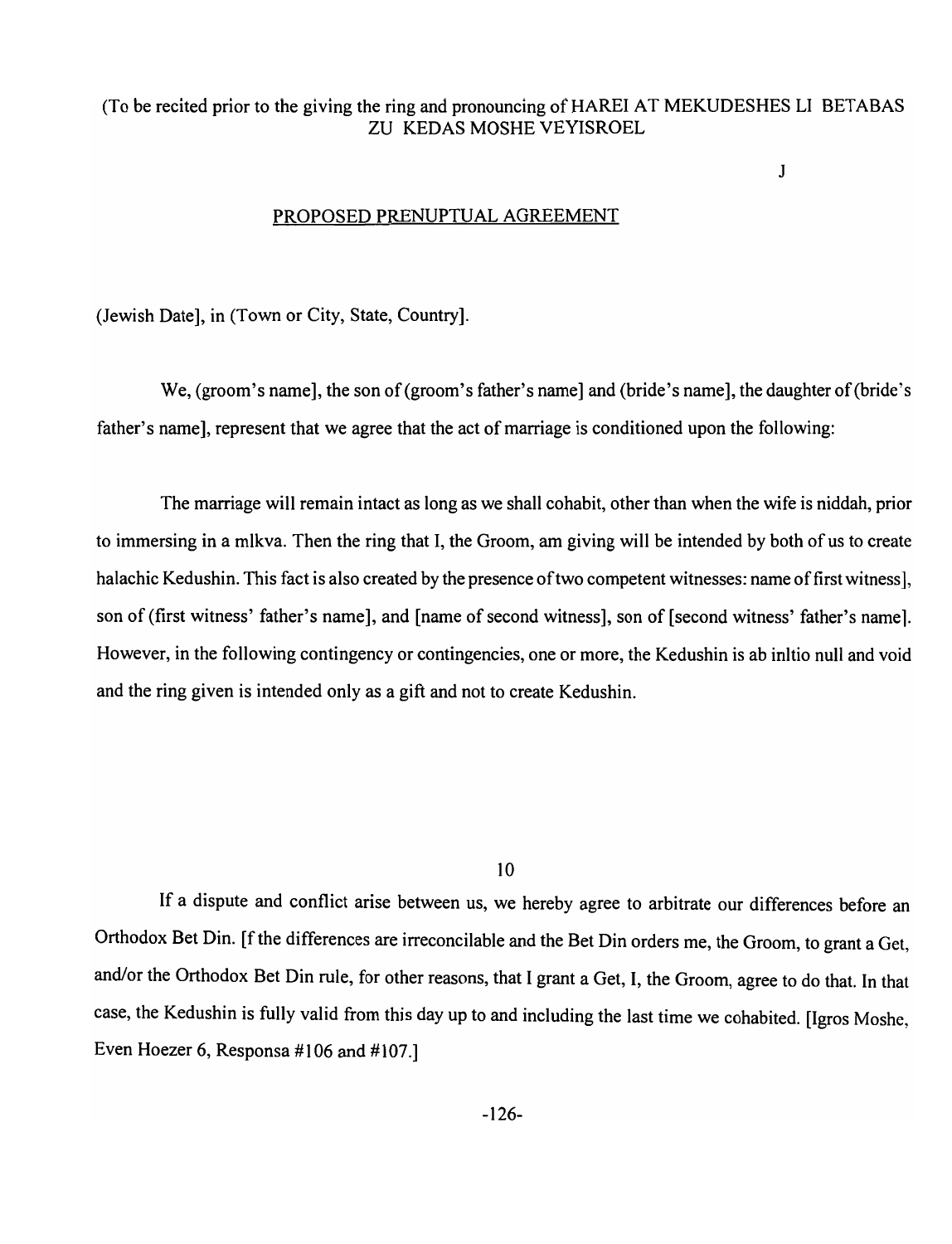However, if I, the husband, (groom's name], son of (groom's father's name] refuse to grant a Get to my wife, (bride's name], daughter of [bride's father's name], then the Kedushin is null ,and void ab inItio, and the ring is merely a gift one year after the last time we cohabited, Our conjugal relationship will have been one of Pilegesh.

Likewise, if I, (groom's name], son of (groom's father's name], am missing, and my address is unknown, and I cannot be summoned to appear at a Din Torah before an Orthodox Bet Din, or I refuse to appear before a Bet Din after three summonses, the Kedushin is void and the ring is a gift after one year from the last time we cohabited. Our conjugal relationship will have been one of Pilegesh.

Similarly, if I, (groom's name], son of (groom's father's name], am adjudged halachically incompetent to grant a get, because of medical or psychological reasons, then the Kedushin is null and void ab initio and the ring I, (name of

## 11

groom], son of [father's name] presently am giving to (name of bride], daughter of (father's name], is a gift one year from the last time we cohabited. Our conjugal relationship will have been one of Pilegesh.

I, (groom's name], son of (groom's father's name], and (bride's name], daughter of (bride's father's name], agree that our relationship be one of Pilegesh, as recorded in RAMO, Even Hoezer, Chapter 26:1, citing Raaved, Ramban, Rav, Yaakov Emden, Tur in name of Rosh, and Yaam Shel Shlomo, providing that the woman goes to the mikvah when she is niddah; and no Kedushin was ever intended, ab initio; and we both, though living together, represent that we agree to nevertheless reserve the right to independently terminate our conjugal relationship without veto of the other spouse and begin a conjugal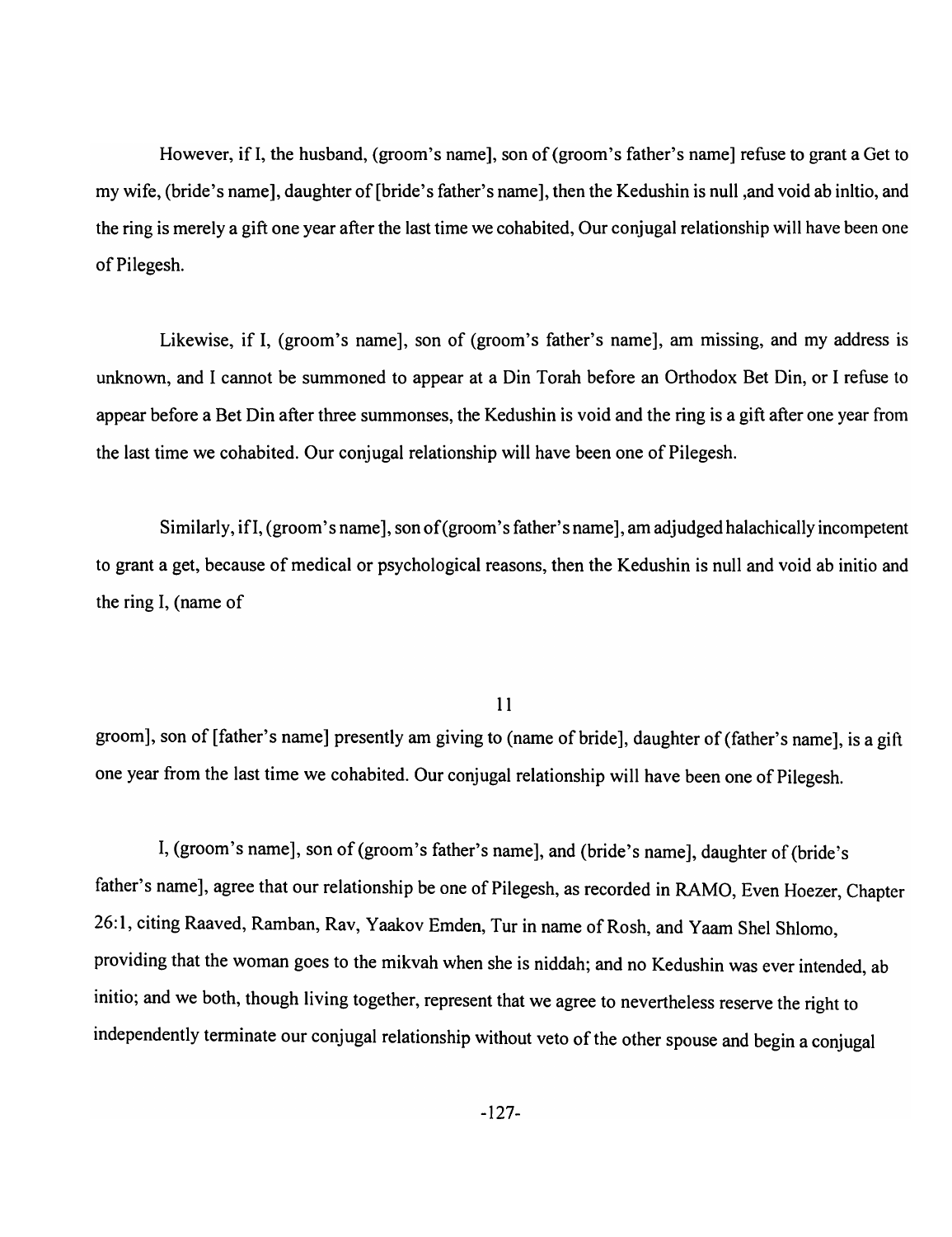relationship with another spouse. This termination is effective one year after the last time we cohabited and I, (groom's name], son of (groom's father' name], am ordered by an Orthodox Bet Din to grant a Get to my wife, (bride's name], daughter of (bride's father's name], which I will refuse to grant to (bride's name], or else I refuse to appear to the Din Torah after being summoned three times on behalf of my wife, or my address is unknown, or I am adjudged incompetent, or I am lost, regardless if there exists marital discord between my spouse and myself. (See Otzer HaPoskim, Even Hoezer 26: 1-6, re:

Pilegesh. See also, Bais Ov, Volume 7, Responsa #11, Rav

## 12

Yudolovitz, re: court-civil marriage. See Gro Even Hoezer 26:6,7. See also Igros Moshe Rav Feinstein, Vol. 1, Responsa No. 52:4, re: civil marriage; Bais Shmuel Even Hoezer 26:2; Helkos Mechokek, ibid., 26: 1.2. When both groom and bride explicitly inform witnesses of no intent of halachic marriage, then no halachic marriage exists. Igros Moshe, Vol. 6, Resp. No. 79, Vol. 1, Resp. No. 74. Igros Moshe, Vol. 1, No. 82:10 (end), and Vol. 6, No. 112. See also Aruch HaShulchan Even Hoezer 42:28; 42:12, 27. See also Pirusa lvro Rav Henkin, 4:22, page 99.]

Any other contingency represented by the groom and bride, including, but not limited to, the clauses regarding Yivom or Chalitza by a brother-In-law who is not religious, is repulsive to the wife, is deaf or mute, or is mentally incompetent, should be inserted. However, only an Orthodox Bet Din ordering a Get whose orders are not respected by the husband can precipitate that the Kedushin be, ab initio, nullified by the clear intent of groom and bride, one year after the last time the couple cohabit.By reference this marriage is made conditional that if I die without any child from this marriage or a previous marriage and my brother on my father's side is not religious or missing or has a physical or psychiatric problem that prevents him frm giving my wife Chalitza or he refuses to give Chalitza with out any monetary payment or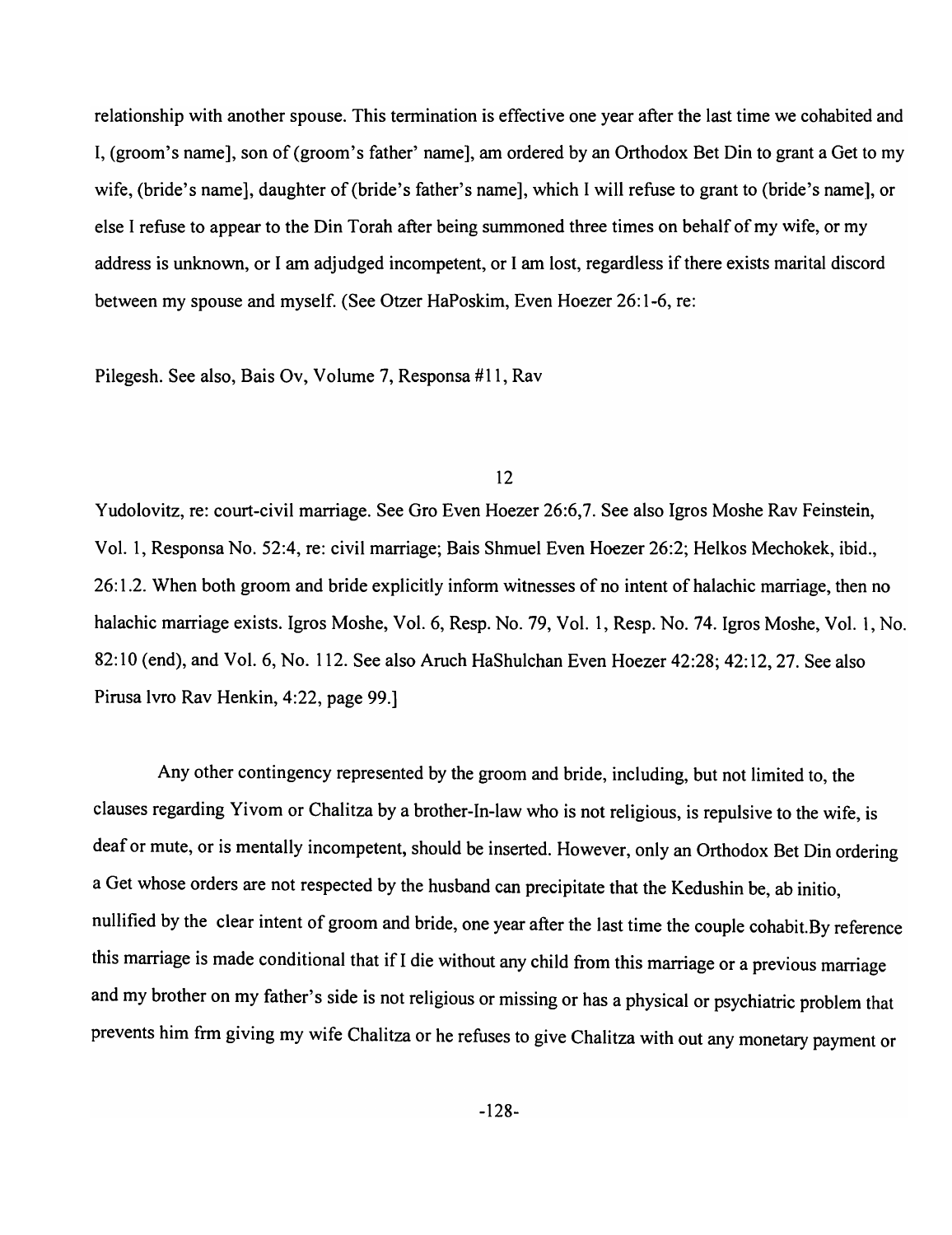other condition then in all such cases this marriage is retroactively annulled .. This conditional marriage is referenced to the conditions set by Moses in the Bible to the children of the tribe of Gad and Rueven . They could only acquire their inheritance in Transjordan on the condition they join the other tribes and cross the Jordan and fight to conquer the rest of Eretz Yisroel under the leadership of Joshua. The technical stipulations recorded there apply to this conditional marriage by reference. See Aruch Hashulchon Even Hoezer chapter 38.

However if I the groom name son of name do appear before the Orthodox Bet Din ad do follow their order to give a Get to my wife name daughter of name Or else we do not separate or else I die then the ring I am giving presently creates Halachic marriage. Our living together as man and wife is that of a married couple, not Pilegesh.. The same set of conditions as previously recorded - the conditions set by the children of Gad and Ruven from the Bible exist if I die without any child from any marriage and I have a brother from my father's side who refuses to give Chalitza or else can not be located, or is not religious, or is ill physically or psychiatrically then my marriage is annulled ab initio. Then my wife is free to get married. This conditional marriage is to be the same as the conditions imposed in the Bible by Moses on the children of the tribe of Gad and Rueven .. It is not necessary to mention all the requirements to make a conditional marriage once one mentions that the marriage is conditioned on the same mechanics -the regulations- as the conditions imposed on the children of the tribe of Gad and Rueven by Moses in the Bible when they were granted as their inheritance the lands conquered by Moses in trans - Jordan providing they accompany all the other Jews in battle to conquer all the other lands in Caanan across the Jordan. The mechanics employed in the other condition here for a conditional Marriage and Get -all follow the example of the mechanics followed by the children of the tribe of Gad and Rueven in the Bible.. See Aruch Hashulchon Even Hoezer chapter 38 for all the laws of conditional marraige .and 143 for conditional Get.

The fact of unknown address or husband being lost, either when there is marital discord or not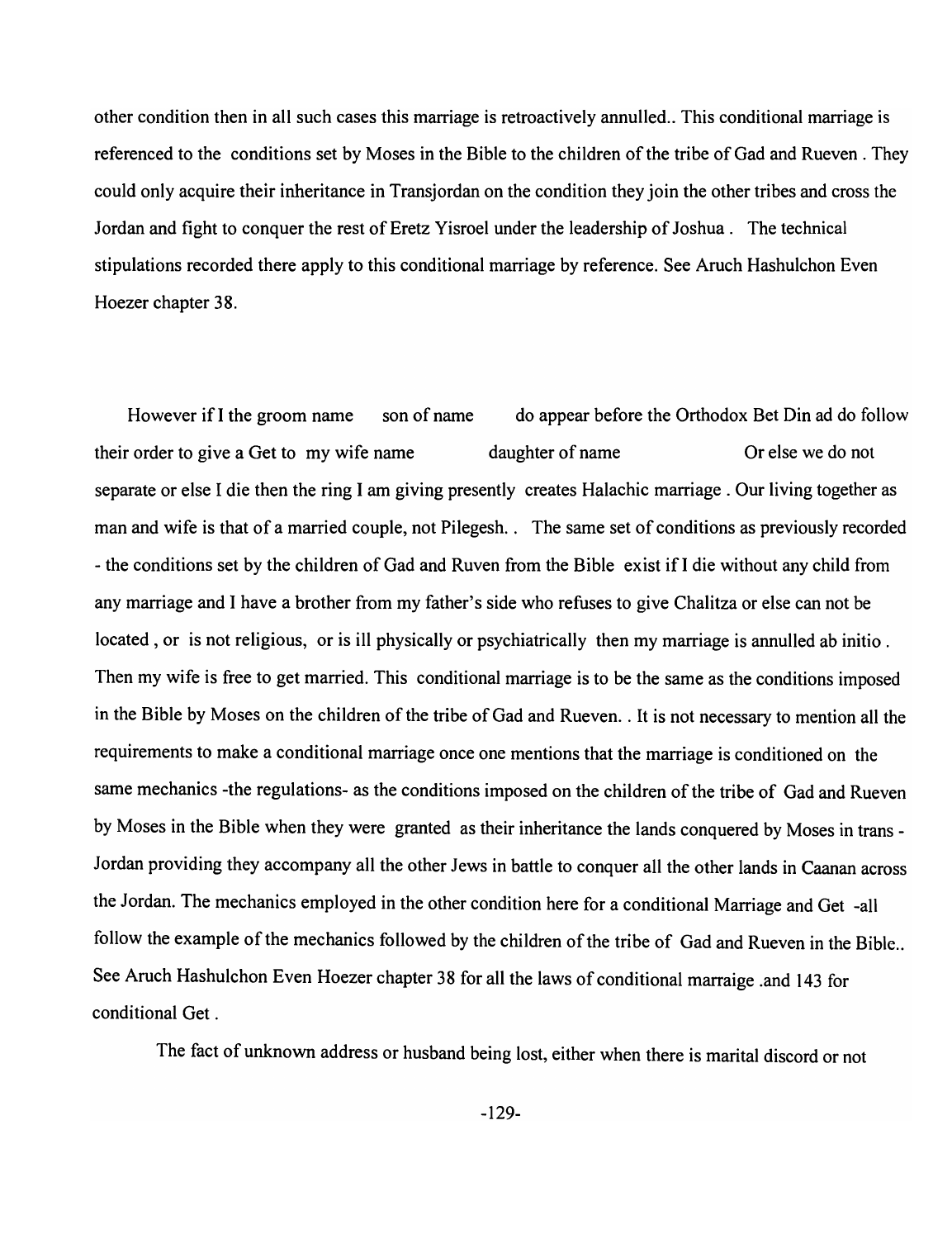between the spouses, or refusal to appear before a Bet Din after three

summonses must be certified in writing by the Bet Din issuing the summonses. Psychological or medical incompetence must be certified in writing by two physicians who have examined me, (husband's name], son of (husband's

father's name]. I hereby agree to waive any objections to examination by physicians appointed by the Orthodox Bet Din.

These conditions shall be repeated at the time of the Chuppah, and again at the time that we, as Groom and Bride, enter the Yichud room. They shall again be recited before cohabitation, at least the first time. All recitation shall be in the presence of two competent witnesses, or the presumption that the witnesses know we are cohabiting, since we share the same bed.

In accordance with the ruling of Rav Henkin, in Perushe Ivra, pages 115-116, and the comments of Rav Aaron Kotler, Mishna Rav Aaron, Book 2, Responsa #61, we both agree that I, (husband's name], son of. (husband's father's name], herewith will write a Get and give it to my wife, (wife's name], daughter of [wife's father's name]. A kosher Get shall be written and given to my wife, (bride's name], daughter of (bride's father's name],The Get will become effective immediately -MEACHSHOV-. However it is given on the condition that it will become operational only after one year elapses from the last time that we had intercourse, we attend a Rabbinical trial, I am ordered to give a Get and I refuse. If I give a Get ,the Get that I am authorizing for the Soffer [scribe]to write now and the two witnesses to sign now and witness the delivery to my wife is null and void .. If I refuse to give a new Get, only then will this Get become operational although it became effective now immediately after it is written .We are permitted to live together as man and wife throughout the life of our marriage ,. If our marriage survives than our being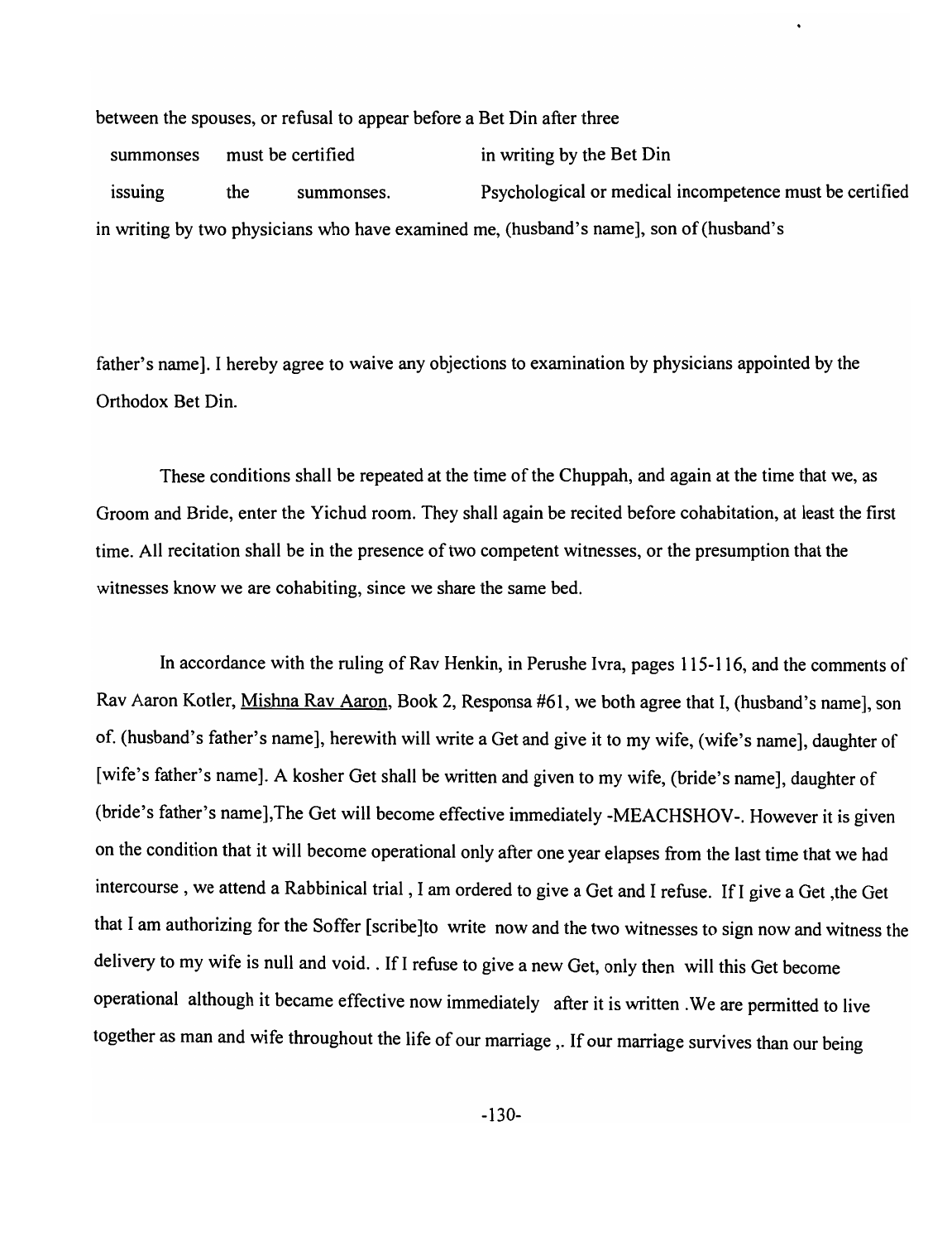together is the relationship of all other married couples Hallachic marriage. If our marriage does not survive and I agree to give a Get then again our being together through out the life of the marriage is the same as any other married couple Hallachic marriage. If, however our marriage does not survive and I refuse to give a Get then our relationship is retroactively to be deemed as Pilegesh - the wife is a mistress. Retroactively the Rabbis will have annulled the marriage and the Rabbis will have converted the relationship to that of Pilegesh -mistress- not Halachic marriage. This arrangement is permitted not only according to Ramban and Raaved and Rosh, but is also permitted according to Rambam. . See Responsa Nodah Beyehuda Even Hoezer # 54 and 56. See Tnai Benesuin Ubeget by Rav Eliezer Berkowitz. We herewith vouch that our relationship .in that case will only be Pilegesh and never Halachic Marriage .See Rambam Garoshen 10: 19 Tosephta beginning Kedushin. Only when the Rabbis do not know the intentions of both spouses do we assume that when a couple live together their intention is to create Hallachic marriage. Even Rambam agrees when one of the spouses and certainly when both state in front of witnesses at the instant of marriage that under certain circumstance s they do not intend Halachic marriage that no Halachic marriage is created. see Even Hoezer chapter 41:1 See Aruch Hashulchon Even Hoezer 41:1. According to Ramban ,Raaved,and Rosh who permit Pilegesh to a commoner, not only a king, there exists no question that our relationship is Pilegegesh. As pointed out in our case Rambam would also agree since from the outset we live together in a hallachic relationsip but only if certain contingencies occur that the Rabbis retroactively change the character of our relationship to Pilegesh that in such a case Rambam agrees that it is permitted even for a Commoner, not only a king.

In addition.. to writing presently a Get, we both agree that I, the husband, (groom's name), son of (groom's father's name], herewith appoint as agent anyone who reads this prenuptial agreement, who will be empowered to write a Get for [bride's name], daughter of (bride's father's name], ifhe is competent to write the Get. I, (groom's name], also herewith appoint as agent anyone who is competent to sign the Get and reads this agreement and herewith appoint as agent anyone who is competent and reads this agreement to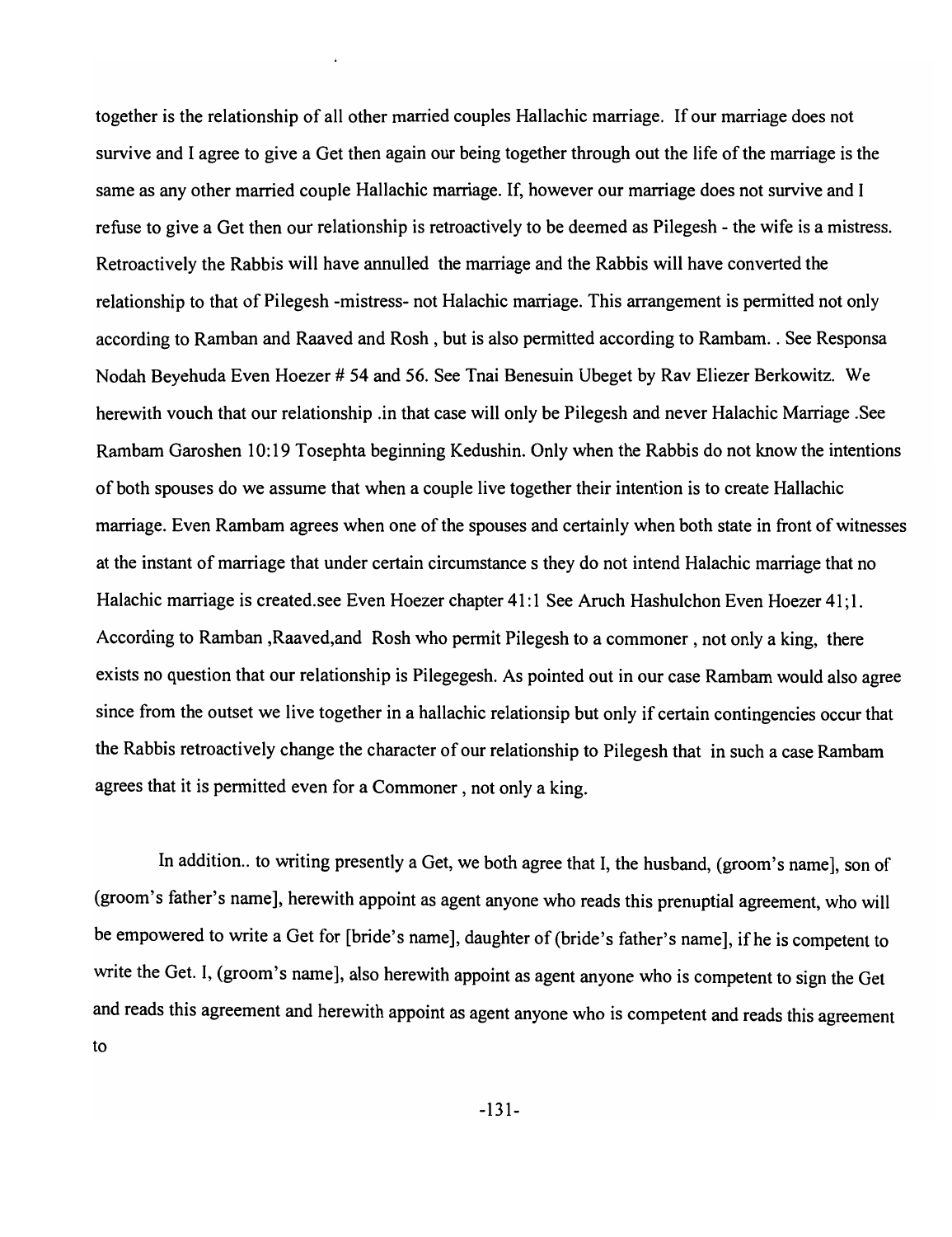deliver the Get to (bride's name] no later than one year after the last day we cohabit. This Get will be given at the request of the Rabbinical court, an Orthodox Bet Din, once they have detennined that a Get should be granted.

14

I, (groom's name], also herewith appoint one or more agents, up to one hundred or more, who will will be competent and who will read this agreement, as is necessary, to write the Get, and, likewise, one or more agents, up to one hundred or more, who will be competent and who will read this agreement, as is necessary, to sign the Get, and one or more agents, up to one hundred or more, who will be competent and who will read this agreement, as is necessary, to deliver the Get to (bride's name], daughter of (bride's father's name], in accordance with the requirements of Halacha, as determined by the. Orthodox Bet Din.

This language should be recited orally to the agent or agents delivering the Get, not in the presence of the agent or agents writing, the Get and signing the Get.

If I, (husband's name], son of (husband's father's name], appear before the Orthodox Bet Din and follow their order or orders to give a Get to my wife, (wife's name], daughter of (wife's father's name], then this Get I presently give is not a Get. Also the Get I presently commission the agents to write, the separate agents to sign, and separate agents to deliver the Get to my wife one year after the time we last cohabited is not a Get.

15

If I do not appear before the Orthodox Bet Din after being summoned three times, or I do appear and defy their order to give a Get to my wife, (wife'S name], daughter of (wife's father's name], or my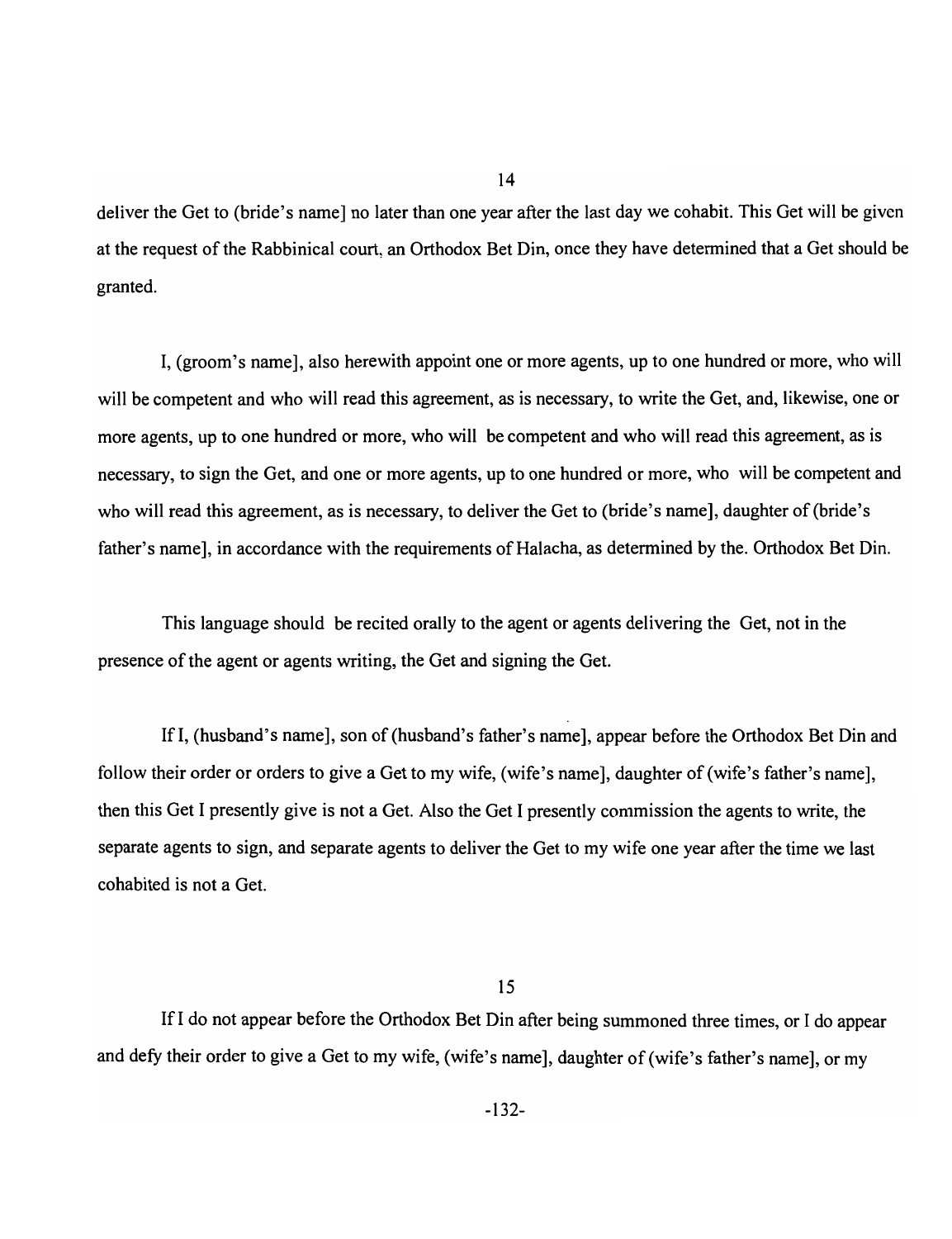address is unknown, or I am lost, regardless if there exists marital discord or not, then the Get 1 am presently giving is a Get one year following the last time we cohabited. Likewise, the Get I presently commission agent(s) to write and commission separately agent(s) to sign and commission separate agent(s) to deliver to my wife, (wife's name], daughter of (wife's father's name], one year following the last time we cohabited is a Get.

However, if I do appear before the Bet Din and follow their orders to give my wife, (wife's name], daughter of (wife's father's name] a Get, then this Get I presently

write and give, to be effective one year following the last

time we cohabited, is not a Get. Likewise, this Get I presently commission the agent or agents to write, and other agent(s) to sign, and other agent(s) to deliver one year following the last time we cohabited is not a Get.

Orech HaShulchan, Even Hoezer 145: 16, writes regarding the draft of a conditional Get. Aruch HaShulchan does not discuss the items in question of a recalcitrant, missing, or incompetent husband. The Get should always be in the possession of the wife. (Aruch HaShulchan, Even Hoezer

146:6.)

## 16

I, [husband's name], son of (husband's father's name], further swear that I will never annul the agent or agents to write the Get, sign the Get, and deliver the Get to my wife, [wife's name), daughter of [wife's father's name]. (Aruch HaShulchan, Even Hoezer 140:19.]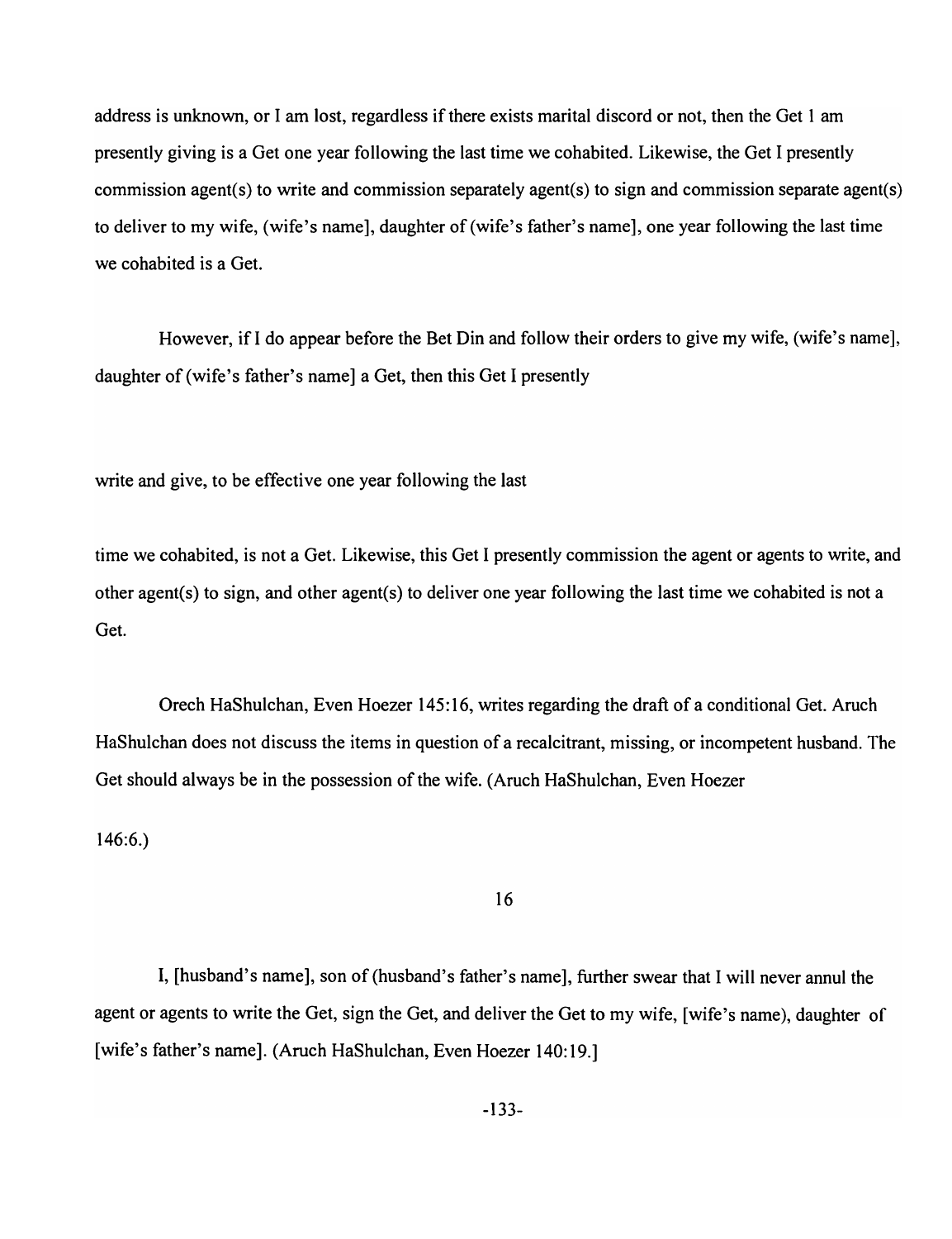In the case of my incompetence, the Get is to become effective an instant before such a condition occurred. This is similar to the case of a sick man granting his wife a Get to be in effect before he dies. The Get becomes effective an instant before be dies, when he is still alive. (See Ramban, Gittin 84b; Mayim Amukim, Part 2, No.5; Mahrit, Part 1, No. 66; Mahrival, Part I, Responsa 200; Knesset HaG'dol Even Hoezer 147; Beis. Shmuel Even Hoezer 147:1; Responsa Rosh 46:1; Orech HaShulchan 145:8,9,10,11.) All authorities discuss the case of a dying husband. They do not discuss the case of an incompetent husband. The Get must be in the possession of the woman before the time the husband becomes incompetent. These laws can be exercised only with a Get written and given at the time of the marriage. This language should be recited orally to the agent or agents delivering the Get not in the presence of the agent or agents writing the Get and signing the Get.

If I, [husband's name], son of (husband's father's name], appear before the Orthodox Bet Din, am not incompetent, and follow their order or orders to give my wife, (wife's name], daughter of (wife's father's name], a

## 17

Get, then this Get I presently am giving is not a Get, and the Get I presently am commissioning an agent or agents to write, am presently commissioning an agent or agents to sign, and am presently commissioning an agent or agents to deliver to my wife one year following the last time we cohabited is not a Get.

However, if I become incompetent, then this Get I am presently giving is to become effective an instant before I become incompetent and is a Get.

However, if I do not become incompetent and appear before the Orthodox Bet Din and follow their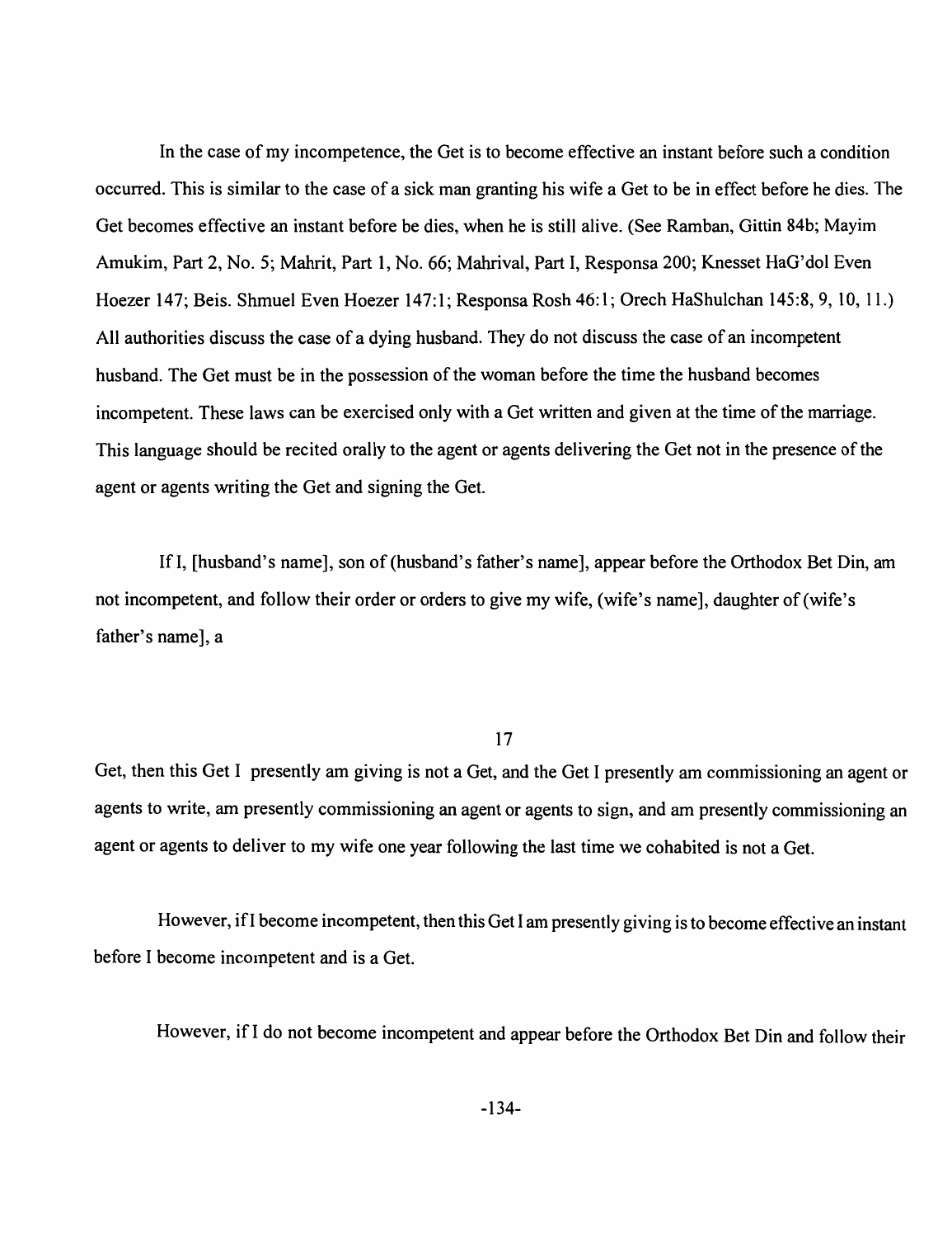order or orders to give my wife, [wife's name], daughter of [wife's father's name], a Get, then this Get I. am presently giving is not a Get, and any Get I commission to be written, signed, and delivered one year following the last time we cohabit is not a Get.

I further swear that I will never annul the agent or agents to write the Get, the agent or agents to sign the Get, and the agent or agents to deliver the Get.

If any flaw is found in the above prenuptial agreement, [groom's name], son of [groom's father's name], and (bride's name], daughter of (bride's father's name], agree that our relationship be one of Pilegesh, as recorded in RAMO, Even Hoezer, Chapter 26: 1, citing Raaved, Ramban, Rav Yaakov Emden, Tur in name of Rosh, and Yaam Shel Shlomo, providing that the woman goes to the mikvah when she is niddah; and no Kedushin was ever intended, ab initio; and we both, though living together, represent that we agree to nevertheless reserve the right to independently terminate our conjugal relationship without veto of the other spouse and begin a conjugal relationship with another spouse. This termination is effective one year after the last time we cohabited and I, [groom's name], son of (groom's father's name], am ordered by an Orthodox Bet Din to grant a Get to my wife, [bride's name], daughter of (bride's father's name], which I will refuse to grant to [bride's name], or else I refuse to appear to the Din Torah after being summoned three times on behalf of my wife, or my address is unknown, or I am adjudged incompetent, or I am lost, regardless if there exists marital discord between my spouse and myself. [See Otzer HaPoskim, Even Hoezer 26:1-6, re: Pilegesh. See also, Bais Ov, Volume 7, Responsa #11, Rav Yudolovitz, re: civil marriage. See Gro Even Hoezer 26:6,7. See also Igros Moshe Rav Feinstein, Vol. 1, Responsa No. 52:4, re: civil marriage; Bais Shmuel Even Hoezer 26:2; Helkos Mechokek, ibid., 26: 1.2. When both groom and bride explicitly inform witnesses of no intent of Halachic marriage, then no Halachic marriage exists. Igros Moshe, Vol. 6, Resp. No. 79, Vol. 1, Reap. No. 74. Igros Moshe, Vol. 1, No. 82:10 (end), and Vol. 6, No. 112. See also Aruch HaShulchan Even Hoezer 42:28; 42:12, 27. See also Pirusho lvro Rav Henkin, 4:22, page 99.]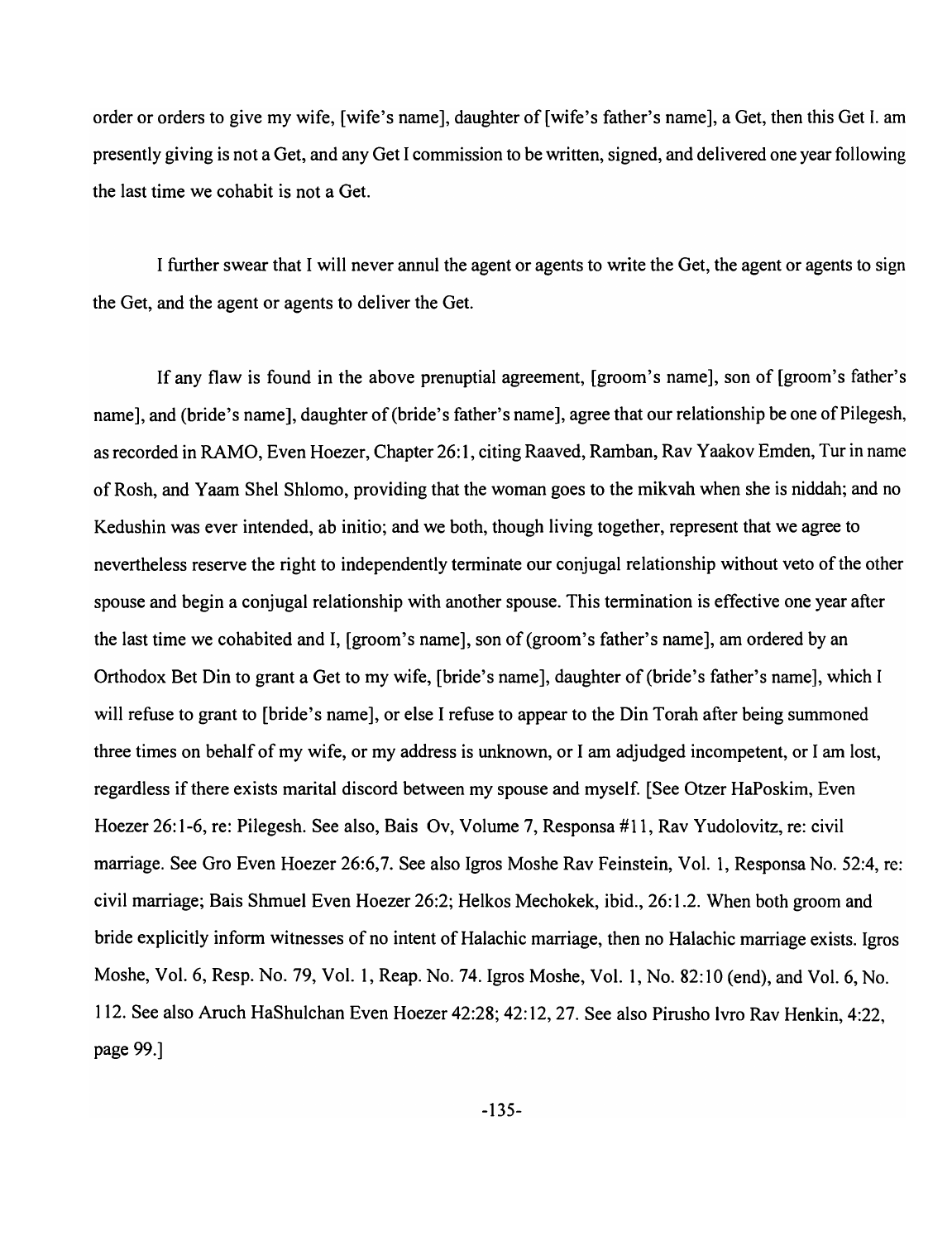19

The ring presently given is a gift, and Kedushin was never intended by either of us.

Both (groom's name], son of [groom's father's name], and (bride's name], daughter of (bride's father's name], do solemnly swear, in the presence of two competent witnesses, (first witness' name], son of [first witness' father's name], and [second witness' name], son of [second witness'

father's name], The state of the forever prohibited to annul this oath, that we never will otherwise agree to Kedushin other than under the terms of this prenuptial agreement.

If I do appear before the Orthodox Bet Din and follow their orders and give my wife a Get then all the time we lived together as man and wife should be Hallabic marriage and not Pilegessh tabt the wife is like a mistress and the ring lam presently giving is a ring that creates Kedushin -Hallachic marriage.

To this end, the groom signs:

son of

The bride signs: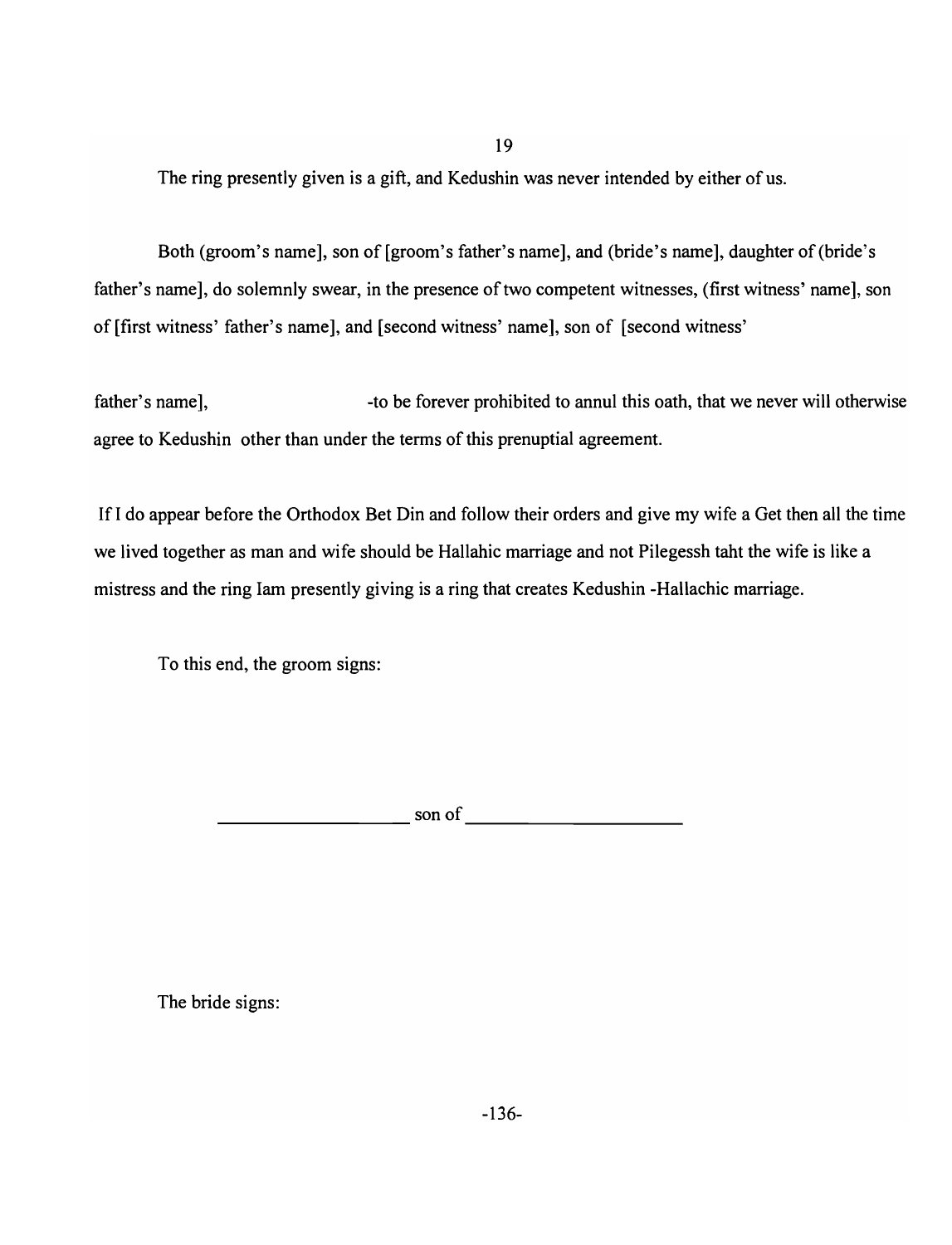\_\_\_\_\_\_ -----.:, **daughter** of \_\_\_\_\_\_\_ \_

 $\hat{\mathcal{A}}$ 

**Witness:** 

\_\_\_\_\_\_\_\_\_\_\_\_\_ sonof \_\_\_\_\_\_\_\_\_\_\_\_\_\_ \_

**Witness:** 

sonof \_\_\_\_\_\_\_\_\_\_\_ \_\_

This date (Jewish], \_\_\_\_\_\_\_\_\_\_\_\_\_\_\_\_\_\_\_\_\_\_, at (town, city, state, country].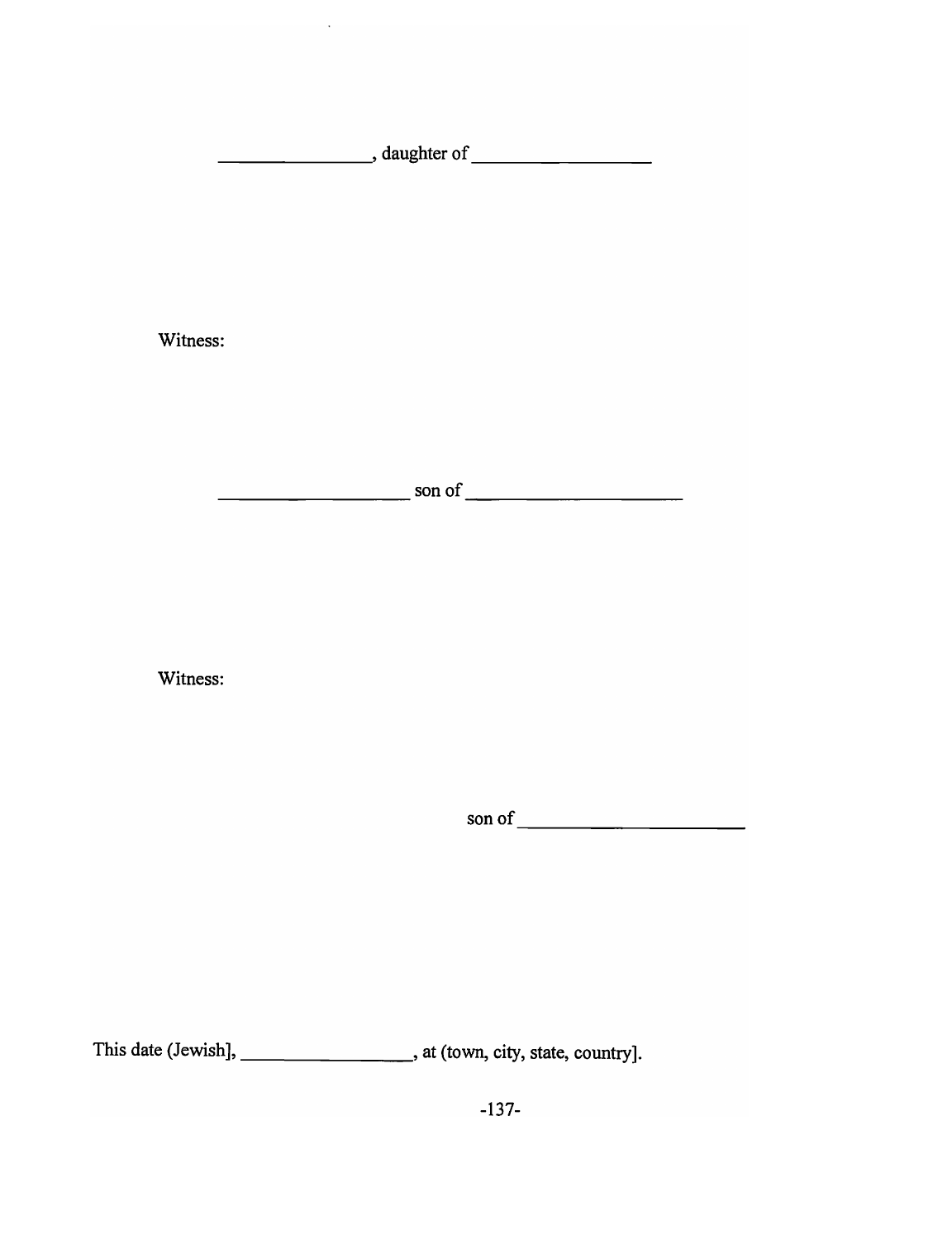## PSAK DIN OF BET DIN

The Bet Din certifies that the groom, [groom's name], son of [groom's father's name], and the bride, (bride's name], daughter of (bride's father's name], and the two witnesses, (first witness' name], son of (first witness' father's name], and [second witness' name], son of (second witness' father's name], appeared before them on this [date of Jewish calendar], in (town, city, state, and country]. and related and certified the details and conditions of this prenuptial agreement dated (Jewish date], in (town, city, state, and country]. The bride is empowered to use this document Psak Din of Bet Din as valid proof that the prenuptial agreement is fully in power, in accordance with terms detailed, a copy of which is attached to the Psak Din.

HoRav , son of

 $HoRav$   $\qquad \qquad$  , son of  $\qquad \qquad$ 

HoRav sonof  $\overline{\phantom{a}}$ , sonof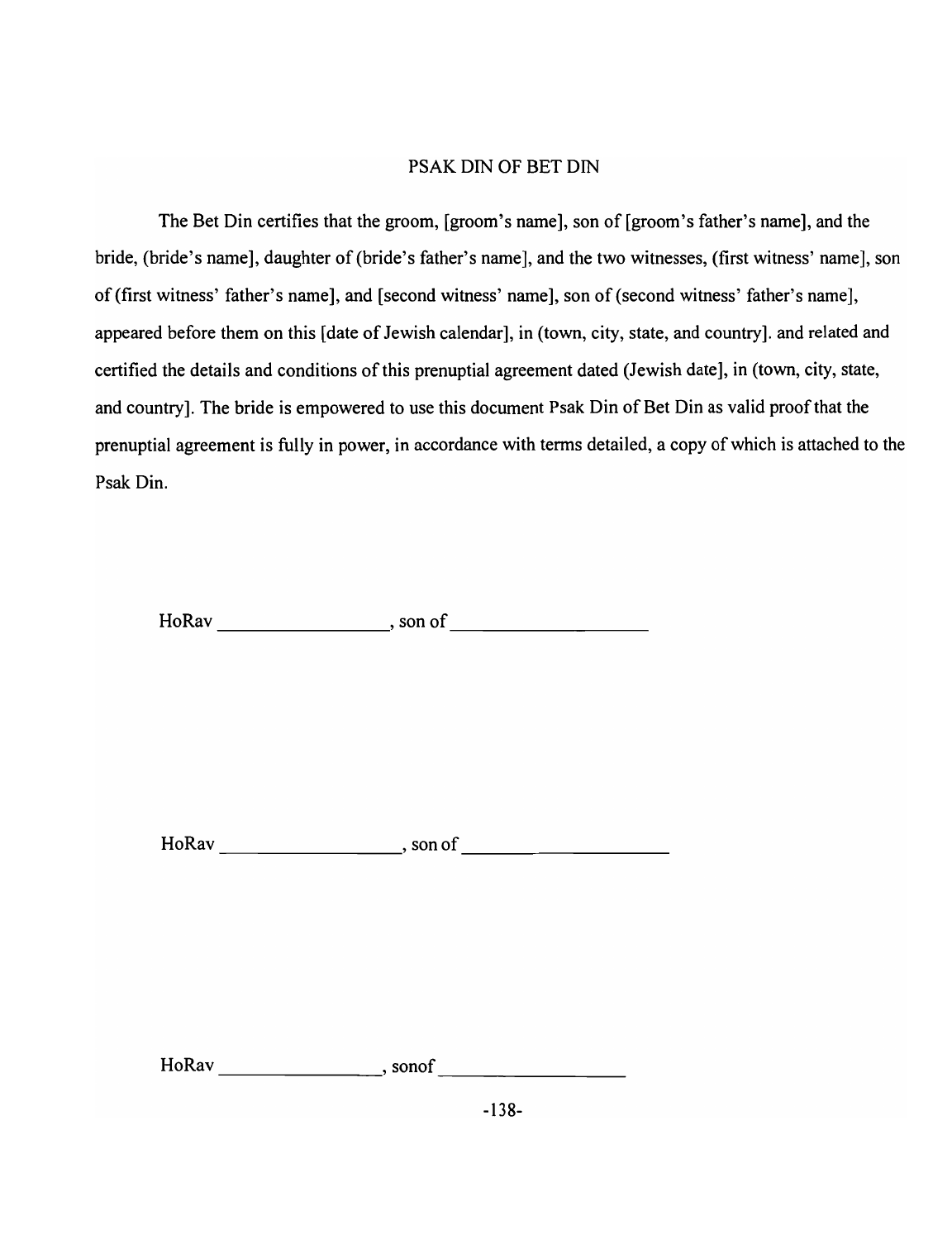| Witness: |  |
|----------|--|
|          |  |
|          |  |
| Witness: |  |
|          |  |
|          |  |

This date (Jewish], \_\_\_\_\_\_\_\_\_\_\_\_\_\_\_\_\_\_\_\_\_\_\_, at (town, city, state, country].

## 21 ARBITRATION AGREEMENT

Both spouses agree to arbitrate custody of children, visitation rights, support of children, and property settlement exclusively at an Orthodox Bet Din, whose decisions will be final and cannot be appealed other than to two more Orthodox Bet Din, but not to a civil court. The decision of the majority of the Bet Din first applied and then appealed will be final. (One must win two of three.) Any future conflicts regarding custody, visitation rights, support, or alimony can only be decided by Orthodox Bet Din. The Bet Din can enforce its decision by granting permission to the winning party to go to a civil court. (Even Hoezer, Igros Moshe, Vol. 6, Responsa #106.)

Violation of these agreements by the wife can put in jeopardy the validity of the Get granted by the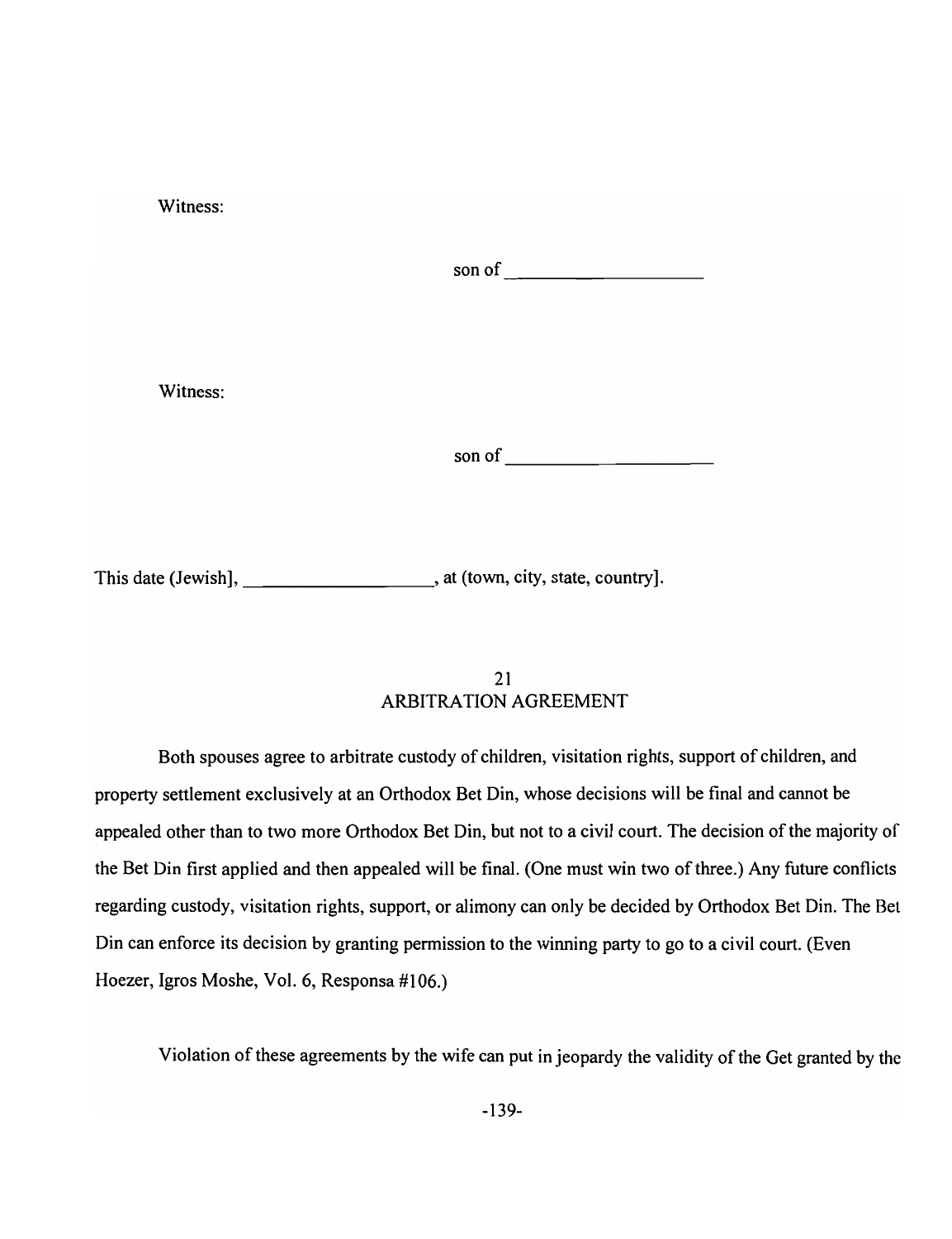husband, in accordance with Responsa written by Rav Moshe Feinstein, Even Hoezer 6, Responsa #115 and # 116. However, no condition, precedent or subsequent, is attached to the Get other than what already exists in Responsa, Law, and custom.

All custody, visitation, support, and alimony matters are separate and apart from the prenuptial agreement entered upon and cannot hold up the granting of a Get to the woman. However, any recourse directly to the court by the wife or ex-wife will jeopardize the validity of the Get. Signed: (husband's name], son of (husband's son of (husband's son of  $\alpha$ father's name]

22

[wife's name], father's name] Witnessed:

daughter ef [wife's

(first witness' name], son of (first witness'

father's name],

(second witness' name], son of second

witness' father's name]

#### ANALYSIS

The authorities cited discuss the case of a missing husband who may possibly no longer be alive. See Rav Eliezer Berkowitz, TENAI BENESUIN U'BEGEt, pp. 88-119, who applies the above authorities to the case ofa husband going to war who does not return after two or three years. The author, however, applies the above authorities to the case of the recalcitrant husband who refuses to give a Get or to appear before a Bet Din,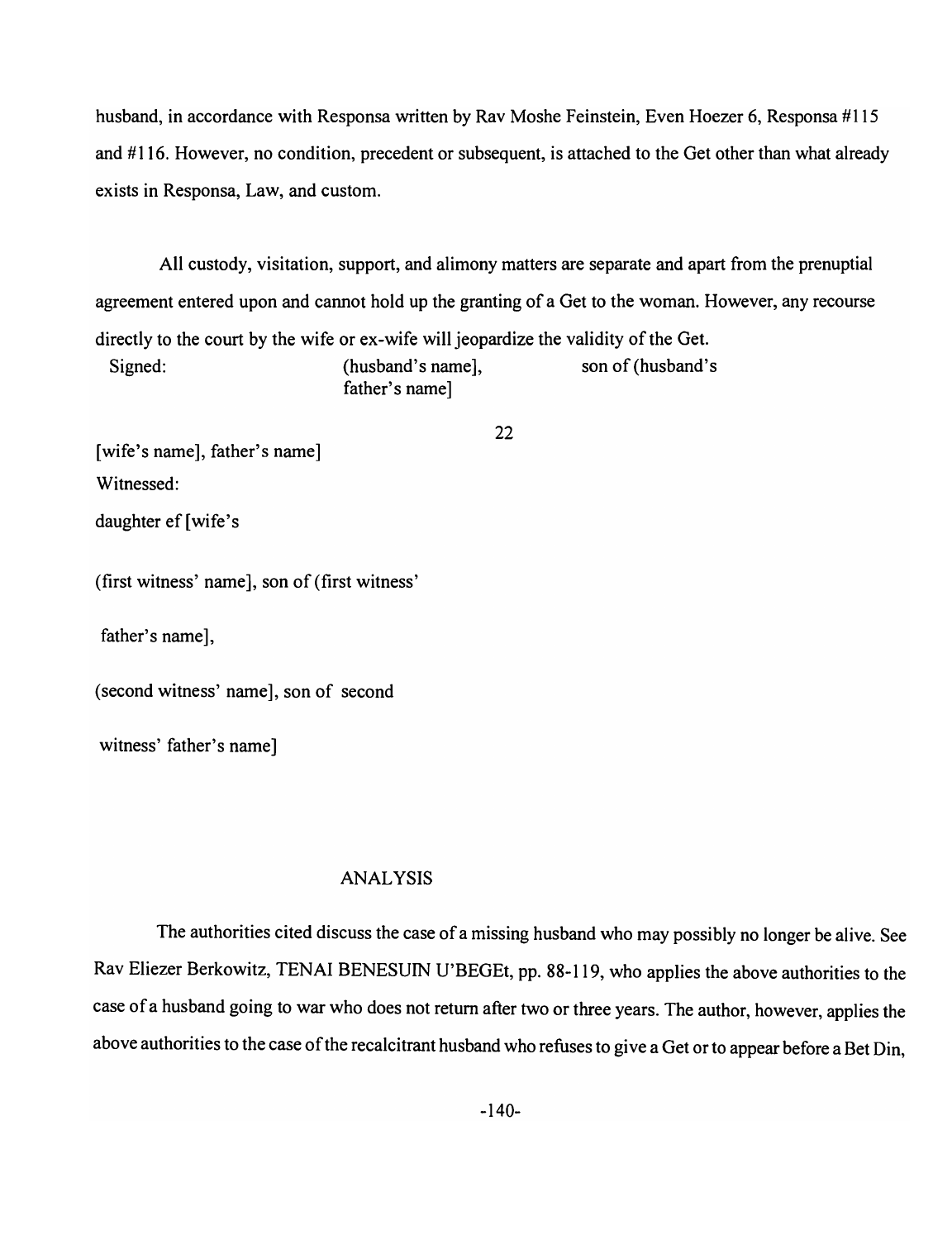and/or the incompetent husband.

There exist two Schools of thought as to whether the sick husband is permitted to live with his wife following the giving of this conditional Get. Rambam rules that he is not permitted Ramban and Raaved and Rosh rule that he is permitted. Aruch HaShulchan and Rav Feinstein rule like the Rambam. As previosly pointe out When the Rabbis later on when the marriage fails and the husband refuses to give a Get retroactively annul the marriage and the original Get becomes operational even Rambam concedes that even a commomer is permitted in a Pilegesh relationship .. See Nodeh Beyehudah Responsa Even Hoezer # 54 and 56. See Tnai BenesinUbeget by Rav Berkowitz...

Rav Henkin agrees that a competent Orthodox Bet Din, having expertise in all laws of marriage and divorce, can employ a prenuptial agreement. We mentioned this fact in our introduction, and the spouses can live together. Rav Henkin conditioned his prenuptial agreement upon the convening of an international conference of Torah sages and acceptance of his principles. We have drafted some of his principles into this prenuptial agreement, the conditional Kiddushin (Halachlc marriage), and conditional Get (Jewish

divorce). We likewise agree that only the Torah sages are competent to decide such a critical matter.

The reason for the reluctance of many authorities to rule against Rambam is because, in matters of divorce, Erve, permitting a married woman to remarry, is very grave. If she is not really free and she lives with another man, she has committed adultery, and any offspring with the new mate are Mamzerim, bastards. We therefore are Machmir, rule very strictly.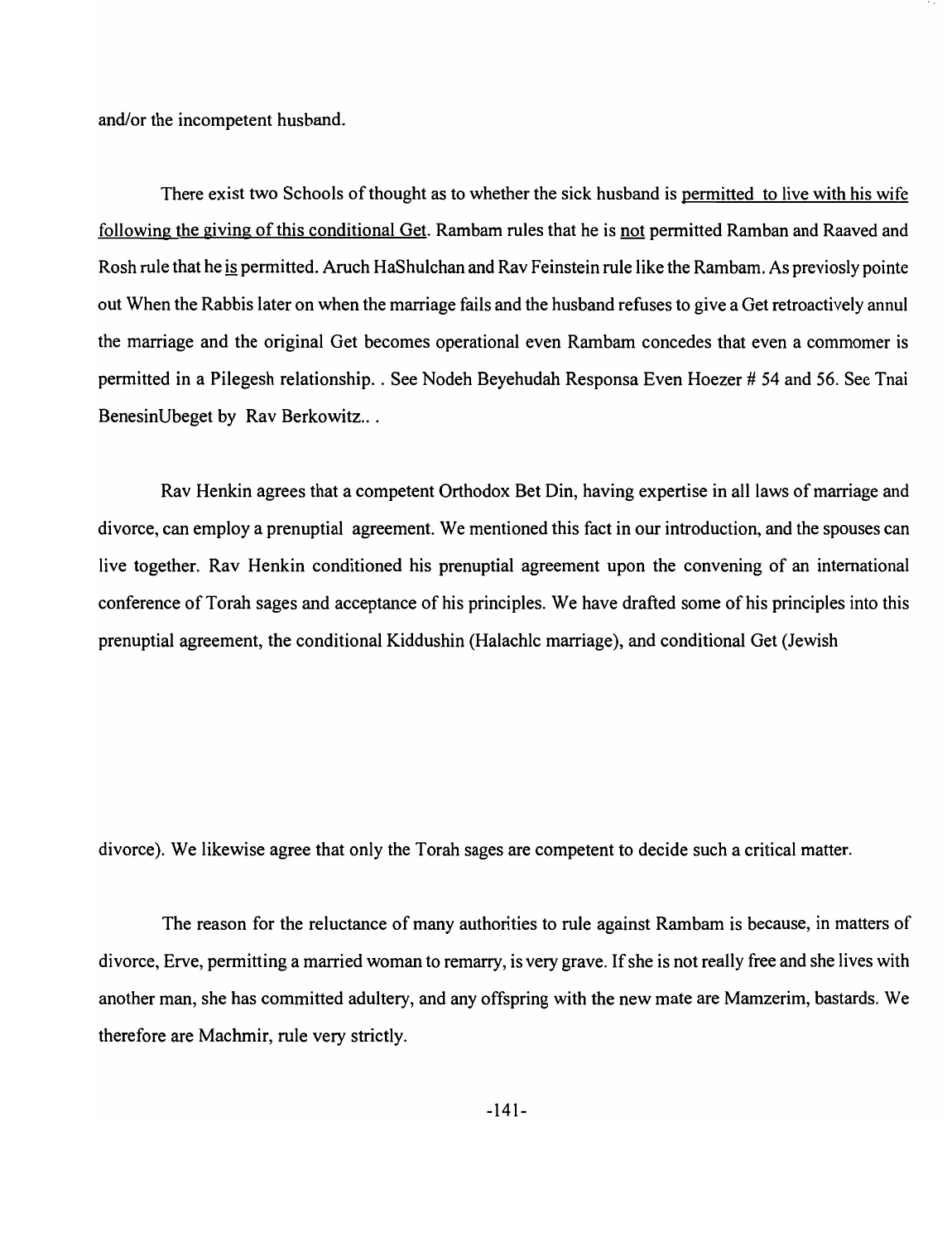However, under circumstances of duress, to free a woman from eternal marital imprisonment by a recalcitrant husband who prevents her from remarrying by refusing to give her a Get, the author maintains that the Ramban's ruling can be considered by a Bet Din as a factor to help extricate the woman from eternal marital imprisonment when there exists no other means to free her. Thus, if civil law can be brought into play to protect the civil rights of the woman by having

the husband give the wife a ,Get, in a manner that is in agreement with Halacha, then this prenuptial agreement should not be used, even if it was adopted prior to the wedding.

The State of Israel is considering withholding business or professional licensing of husbands who refuse to give their wives a Get, in violation of the ruling of a Bet Din. [See Igros Moshe, Even Hoezer, Book 6, Responsas No. 106 and 107.] A similar law has been passed by New York State. At this point, New York law states that a husband is not free to remarry before he enables his former spouse to remarry by granting her a religious divorce, or Get. In effect, the civil divorce is made conditional upon granting a Get. However, this becomes effective only where the husband initiated the divorce. When the wife initiates a civil divorce, she has no recourse in civil law, as it presently stands.

When no means exist to free a woman from lifelong marital imprisonment, then this prenuptial. agreement can be used, if it was adopted prior to the wedding. (See Igros Moshe Even Hoezer, Vol. 1,79:5 (end), re: case of husband who is impotent, where there exists no doubt that any woman would ever agree to such a Kedushin, where she is to remain in lifelong marital imprisonment, without marital relations.] Likewise, in a conditional Kedushin and conditional Get, no wife would agree to relent on the conditions that would free her from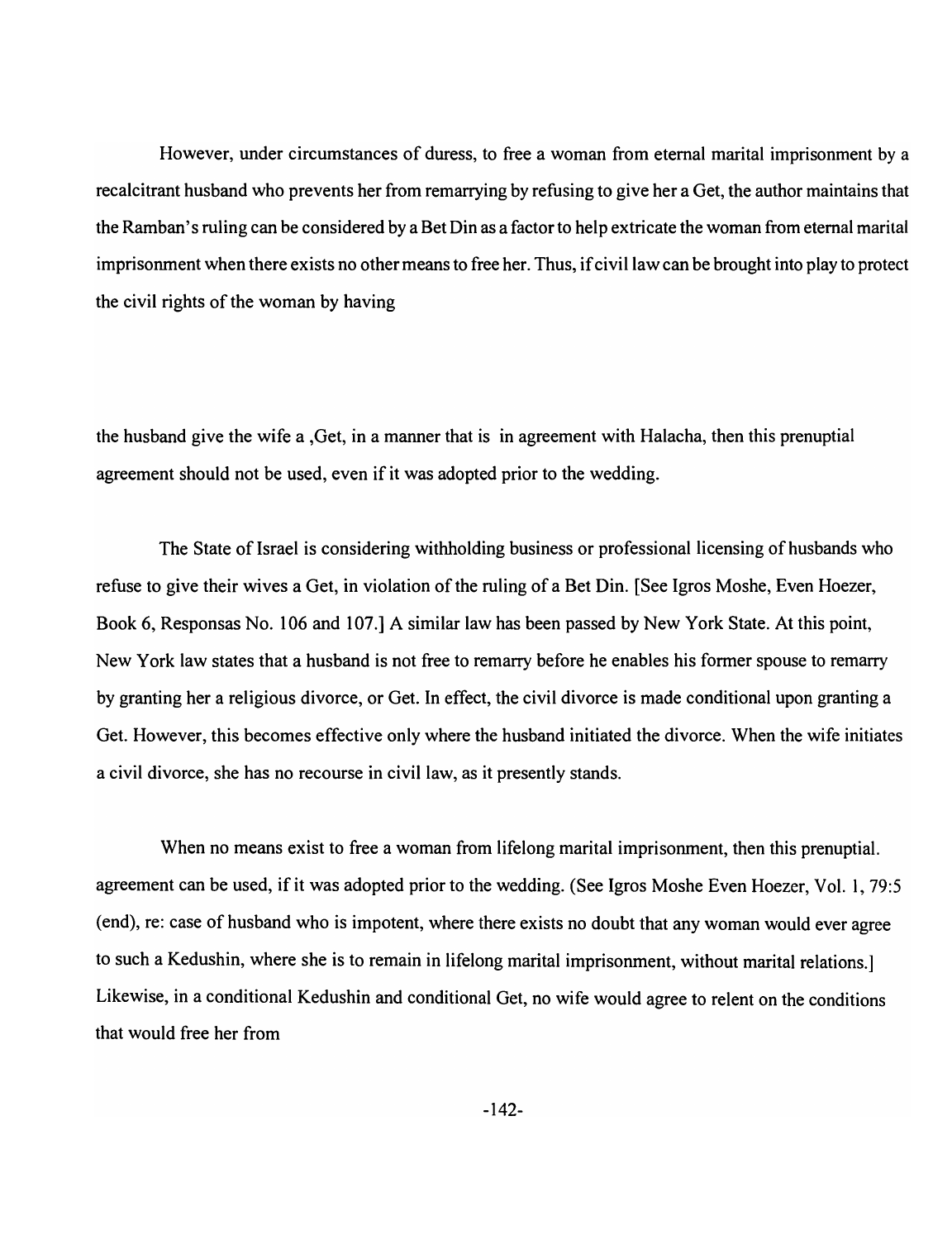eternal marital imprisonment. [See Igros Moshe Even Hoezer, Vol. 1, Resp. No. 74, and Vol. 1, Resp. No. 82:10.]

In a conditional Kedushin and Get, both wife and husband explicitly stated their intentions before the wedding that no Kedushin or Get will take place other than as agreed upon. If the conditional Kedushin or Get are flawed, then the relationship is to be only Pilegesh from day one and minute one. Under no circumstances do they accept unconditional Kedushin for a second.

## WARNING

## ALL PROPOSALS IN THIS PRENUPTIAL AGREEMENT ARE ONLY

# STATED AS QUESTIONS TO BE DECIDED BY THE POSKIM, RULING OF

## THE GEDOLIM, THE SAGES AND ARBITERS OF JEWISH LAW. NO ONE

# SHOULD RELY ON WHAT HAS BEEN WRITTEN AS HALACHA. IT IS ONLY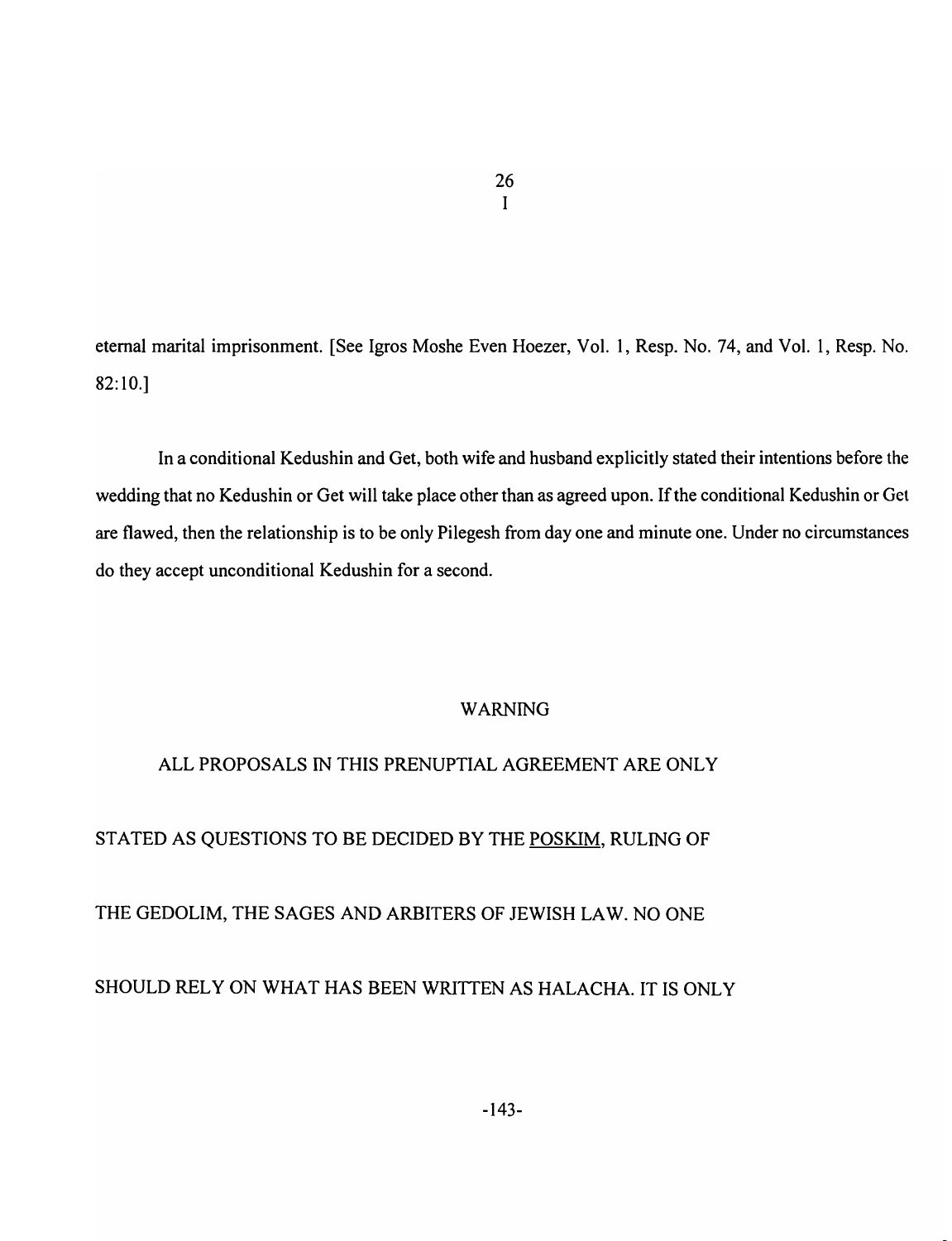FOR RESEARCH AND STUDY.

-భూ 19 ÷

# For Research and Study. Not for Actual Practice and Use

The issue of Pilegesh is shrouded in dispute, dating to the Talmud, between the Jerusalem and Babylonian Talmuds. (Jerusalem Talmud: Ksubos 5: 1; Sanhedrin 7:6. Babylonian

Talmud: Yevomos 77B, 78A; Sanhedrin 53A. See Resp. Bais Ov, Vol. 7, Resp. No. 11 :3, Anaf2.]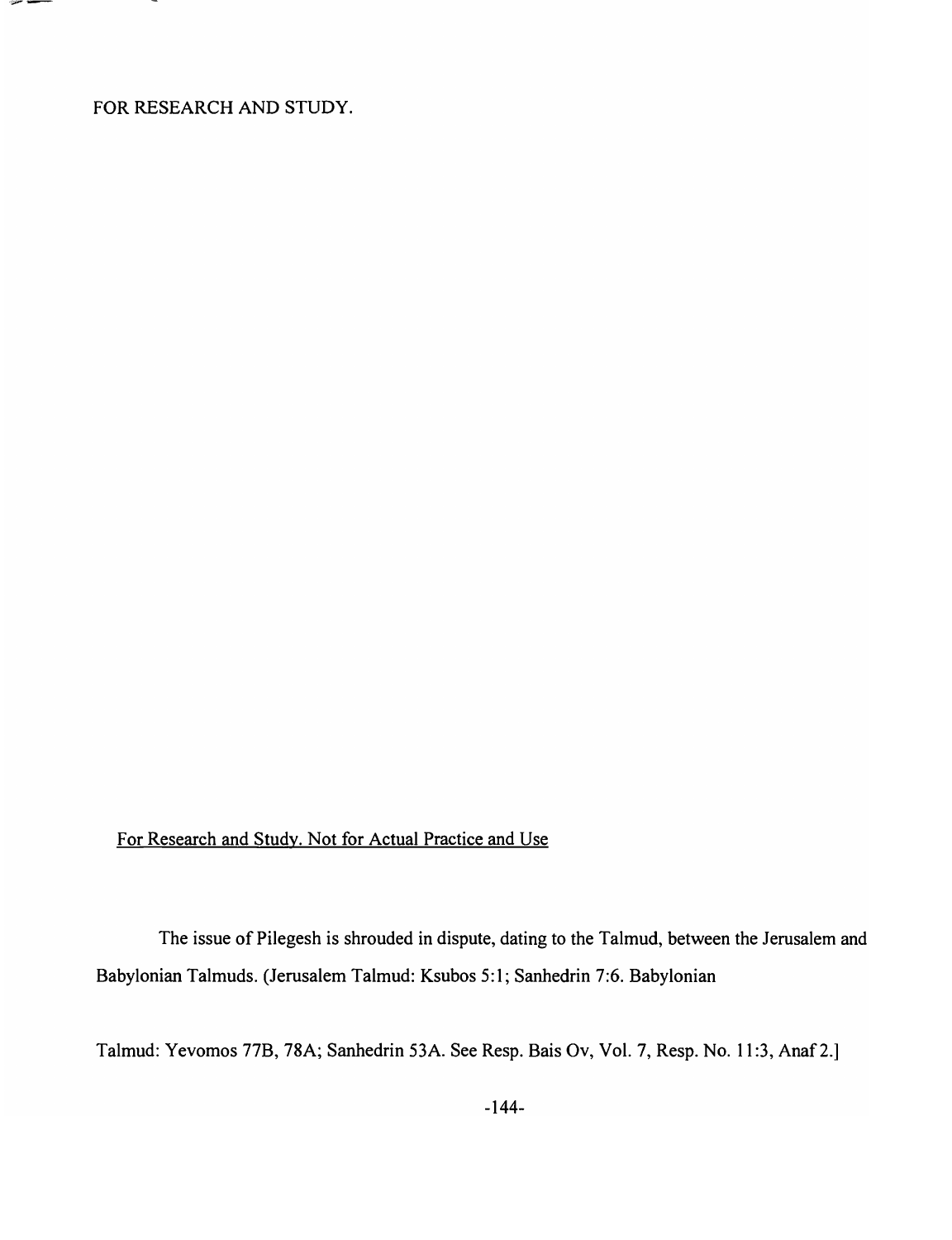The Jerusalem Talmud holds that only a king is permitted to have a Pilegesh. A common Jew who is not a king is forbidden to have Pilegesh other than Omah A vriya, a child servant under 12 who could become a Pilegesh to the owner or his son. The Babylonian Talmud permits Pilegesh.

The institution of Omah Avriya ceased at the destruction of the First Temple. This is so since such an institution was linked to the survival of the institution of Y ovel, which equally ceased with the dispersion of the twelve tribes from their ancestral home sites in Israel, before and during, the destruction of the First Temple.

Although Jeremiah, the prophet, later resettled representatives of the twelve tribes, they nevertheless did not resettle in their ancestral homes. Consequently, the Jerusalem Talmud and Rambam, who rules like the Jerusalem Talmud, hold that a common Jew, not a king, is forbidden to have a Pilegesh.

There are differences of opinion as to which prohibition is violated. Ramo Even Hoezer 26: 1 cites Tur,

in the name of Rosh, which considers Pilegesh, according to Rambam, as a divine prohibition-a Lav. Rav Avraham, son of Rambam, interprets Rambam that one who violates this law is subject to Malkos, the 39 beatings. (See Kesef Mishna, Chapter 15, Laws. Isurai Biah. Rav Hamagid and Raaved's interpretations of Rambam hold that there is Malkos. However, Gro (Vilna Gaon, ibid., 5, 6), as well as Bais Shmuel (ibid. 2), interpret the law's Divine prohibition, according to Rambam and Tur, in the name of Rosh,as referring only to chance sexual liaisons, not a conjugal agreement to live only with one mate for an extended period of time, open to freedom on the part of either spouse to terminate such relationship at will. Pilegesh, according to Tur, in the name of Rosh, would be permitted.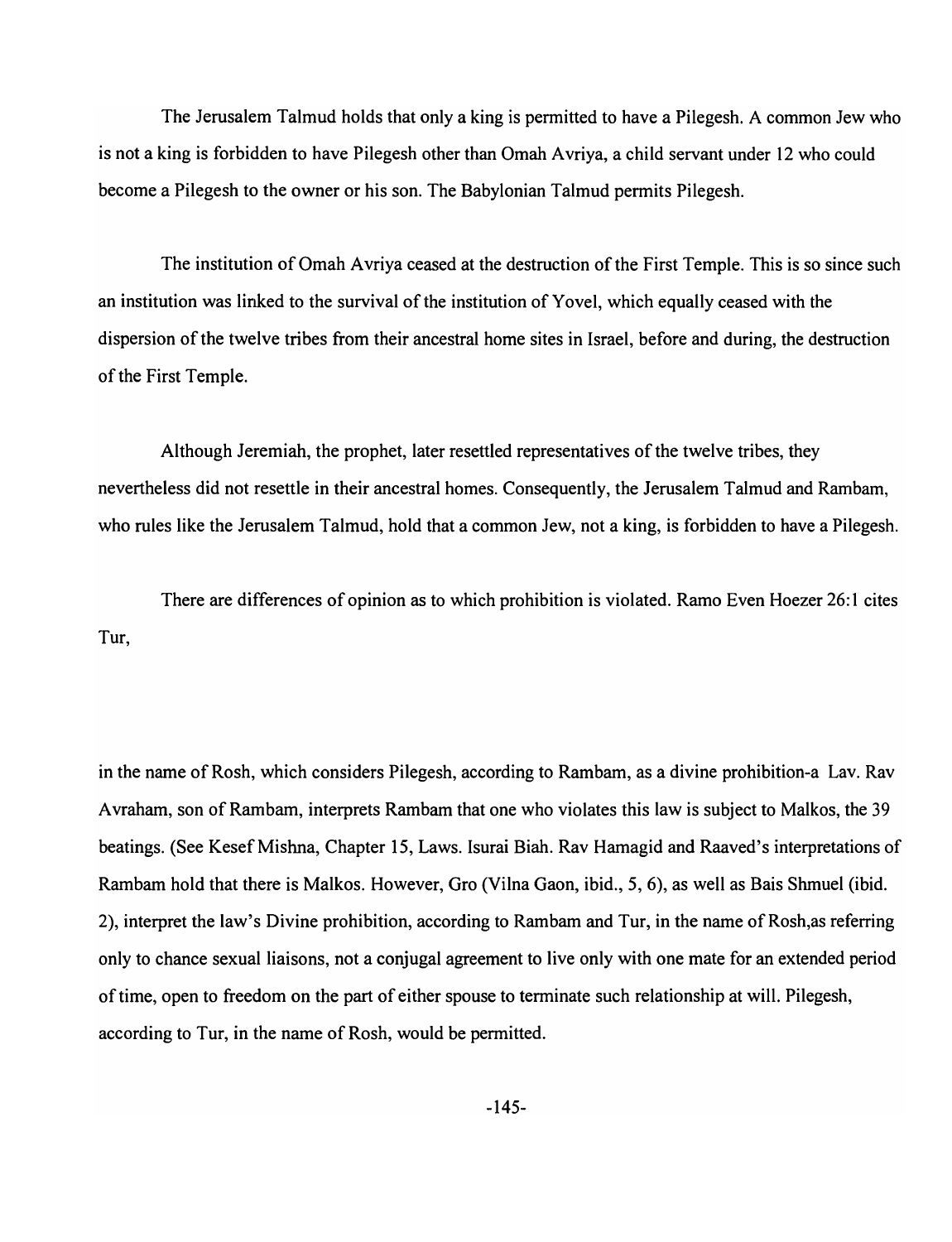Nevertheless, the partners, according to Oro, are in violation of a positive Divine commandment when they do not contract a halachic marriage. This is also the opinion of Mahrit in Hidushe Alphos to Kedushin and also the opinion of Haf lob and Ran, in Parshios Chayei Sarah, interpreting Rashi.

. The distinction between the violation of a negative and a positive commandment is the following. One violating a negative commandment is subject to Malkos, beating 39 stripes, during the time when there exists a Sanhedrin having ordination dating back generation after generation, to Moses at Sinai. Jews currently have no such tribunal. Such a tribunal, according to Maimonides, Laws of Sanhedrin

4: 11, could be re-instituted by a majority vote of all living sages gathered in Israel. Historically Radvaz (ibid.) advises that a Sanhedrin was never re-instituted, although Smicha, ordination, was re-instituted at the time of Bais Yoseph, who was ordained together with a few sages. However, a Sanhedrin never was reestablished.

Rambam however, in Codes Sanhedrin 4: 11, remains cautious as to whether, halachically, it can be or should be done, even though he initially does advise it. In. his interpretation of the Mishna, he omits his cautious remarks.

Bais Shmuel Even Hoezer 26:2 claims that the violation, even if it is Divine, nevertheless, according to Rambam, would not result in Malkos, the 39 beatings. Bais Shmuel interprets Tur and Rosh that violation of Pilegesh is punishable by Malkos only if the woman did not go to the Mikvah.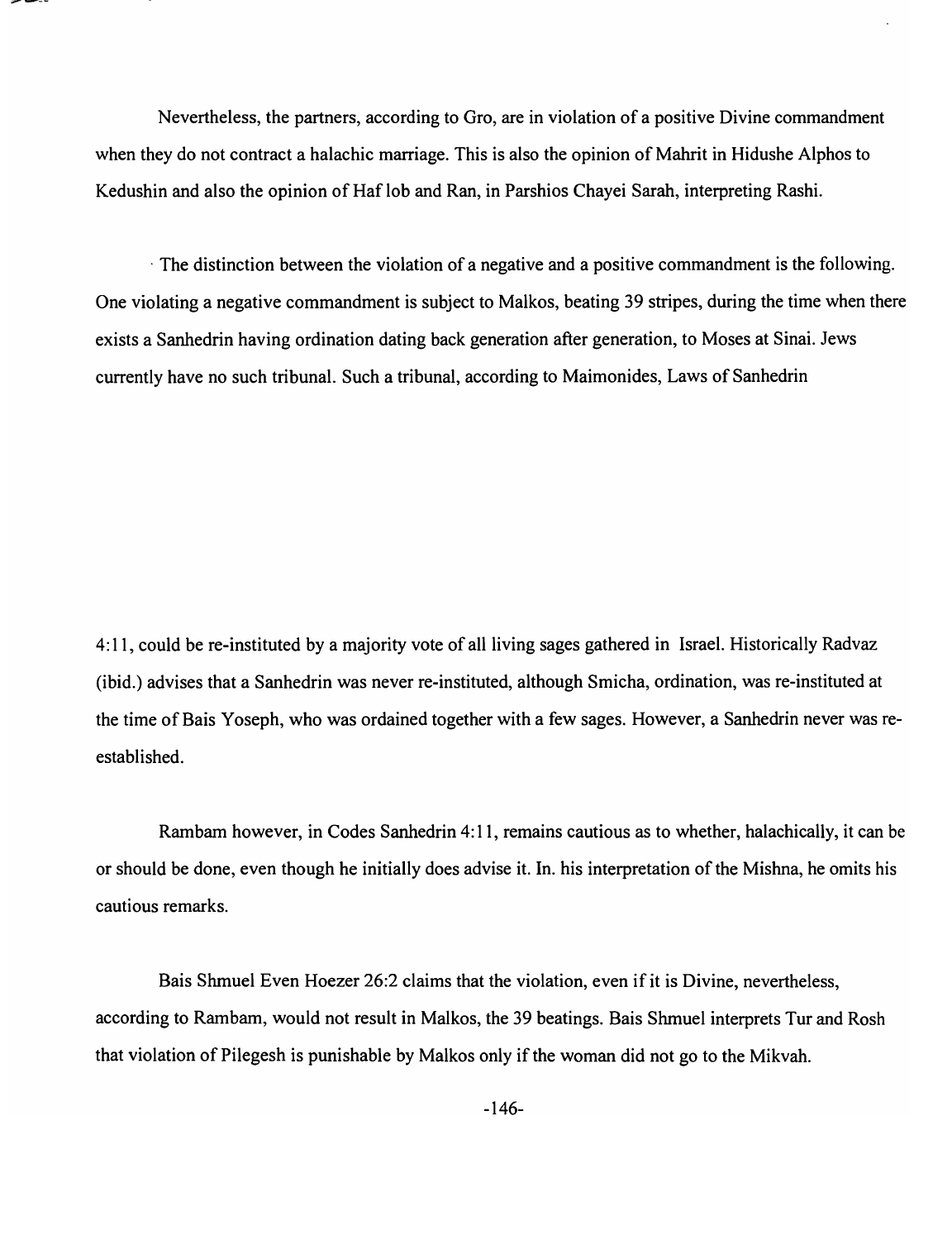Hilchos Mehokak, ibid., 1 and 2, interprets that Rambam teaches that violation of Pilegesh is Rabbinical. (See also Redach; Atzei Y.; and also Kenesot Hagdollo; and Bais Ov, Vol. 7, Resp. No. 11, Anaf  $1:1,2...$ ]

Even though Ramban and Raaved teach that Pilegesh is permitted, as the Babylonian Talmud holds, to a commoner, not only king, nevertheless, they caution against the actual practice of such an institution alongside Halachic marriage. Fear is expressed for the moral backsliding of the participants who will engage in casual relationships, not in

long-time conjugal liaisons. Casual relationships are unanimously forbidden by both the Babylonian as well as the Jerusalem Talmud.

Likewise, fear is expressed that the woman will be embarrased to go to the Mikvah when she is Niddah if she is a Pilegesh. This is a violation of Kores and subject to Malkus, the 39 stripe beating, to avoid Kores. This is what Tur, in the name of Rosh, in Ramo in Even Hoezer 26: 1 meant:

that Pilegesh is a violation of Malkos. (See Oro and Bais Shmuel, ibid.]

Also, Jewish practice historically sanctioned only Halachic marriage, in order not to violate the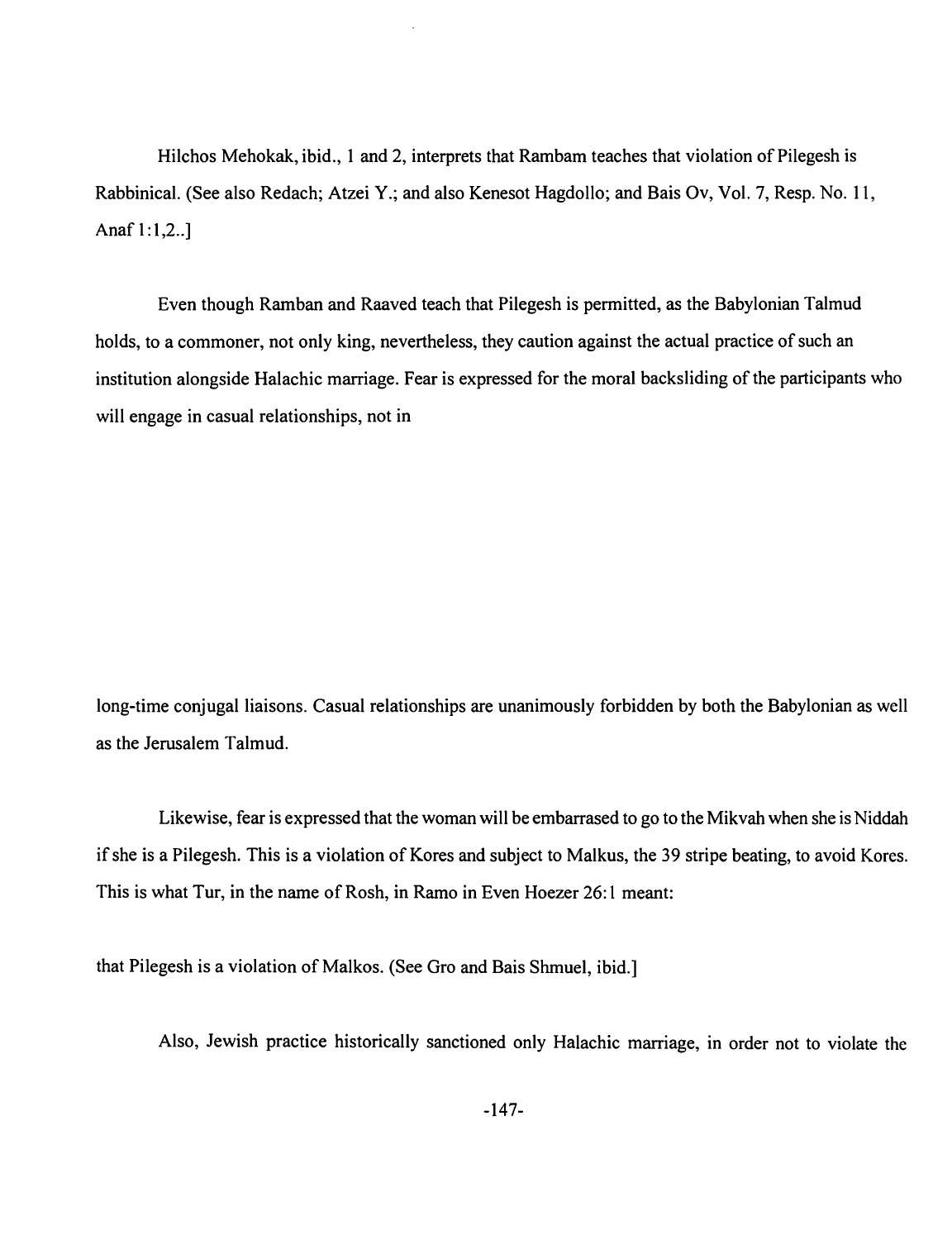prohibitions cited in the Jerusalem Talmud. Maimonides rules like the Jerusalem Talmud. Pilegesh is employed only in emergency rulings where Halachic marriage is, for practical purposes, impossible or can cause unbearable suffering. Bais Ov, Vol. 7, Anaf 4, rules that, in emergency cases, one can be lenient.

It is with the above overview that we apply the principles to our prenuptial agreement. All of the following Responsas warrant Pilegesh for emergencies: Resp. Ramban Hameyuchoses No. 284; Atzmos Yoseph, beginning of book; Resp. Ran No. 68; Yaan Shel Shlomo Yevomos, Chap. 2, No. 10; Birkas Yoseph, No.1; Taallmos Lev, Part 111,32:1; Mahram Padwa, No. 19; Rav Yaakov Emden in Responsa Yaavetz, Part II, Resp. # 15; Rav Hoffman, Responsa Melamed Lehoel,

Part 3, Responsa No.8; Rav Moshe Feinstein in discussions and Responsas cited earlier; and Rav Yudelevitz in Baia Ov, Vol. 7, Resp. No. 11. See Rav Herzog in Responsa Hachok Leyisrael, who interprets Darkei. Moshe Ramo Even Hoezer. 7:13. Rav Herzog uses the principles of Pilegesh in the case cited by Ramo Even Hoezer 7: 13. The wives of Kohanim had been captured and presumably raped by non-Jews during pogroms that affected thousands of Jews. The Kohanim nevertheless were permitted to keep their spouses, because they had a Pilegesh relationship, once their original marriages were voided by the sages and poskim of that generation. In addition it is the ruling of Ritvo that if a non Jew rapes a Jewish woman, she is prohibited to marry a Kohen only by Rabbinical Law. Furthermore the Kohanim did not remarry their wives, who were raped and whose Halachic marriage had been annuled . They remained together in a Pilegesh relationship. Therefore according to Rambam Laws of Issurei Bioh 15:2 there exists no violation of the prohibition of a Kohen with a woman raped by a non Jew, if there is no Halachic marriage. Only if the Kohen had a second Halachic marriage with his former wife would there exist a prohibition. True the Rambam prohibits a Pilegesh relationship. The sages at that time split their decision. They ruled like Ramban and those other authorities that permit a Pilegesh relationship. They ruled like Rambam that the Kohen was not in violation of living with a woman raped by a non Jew if there was no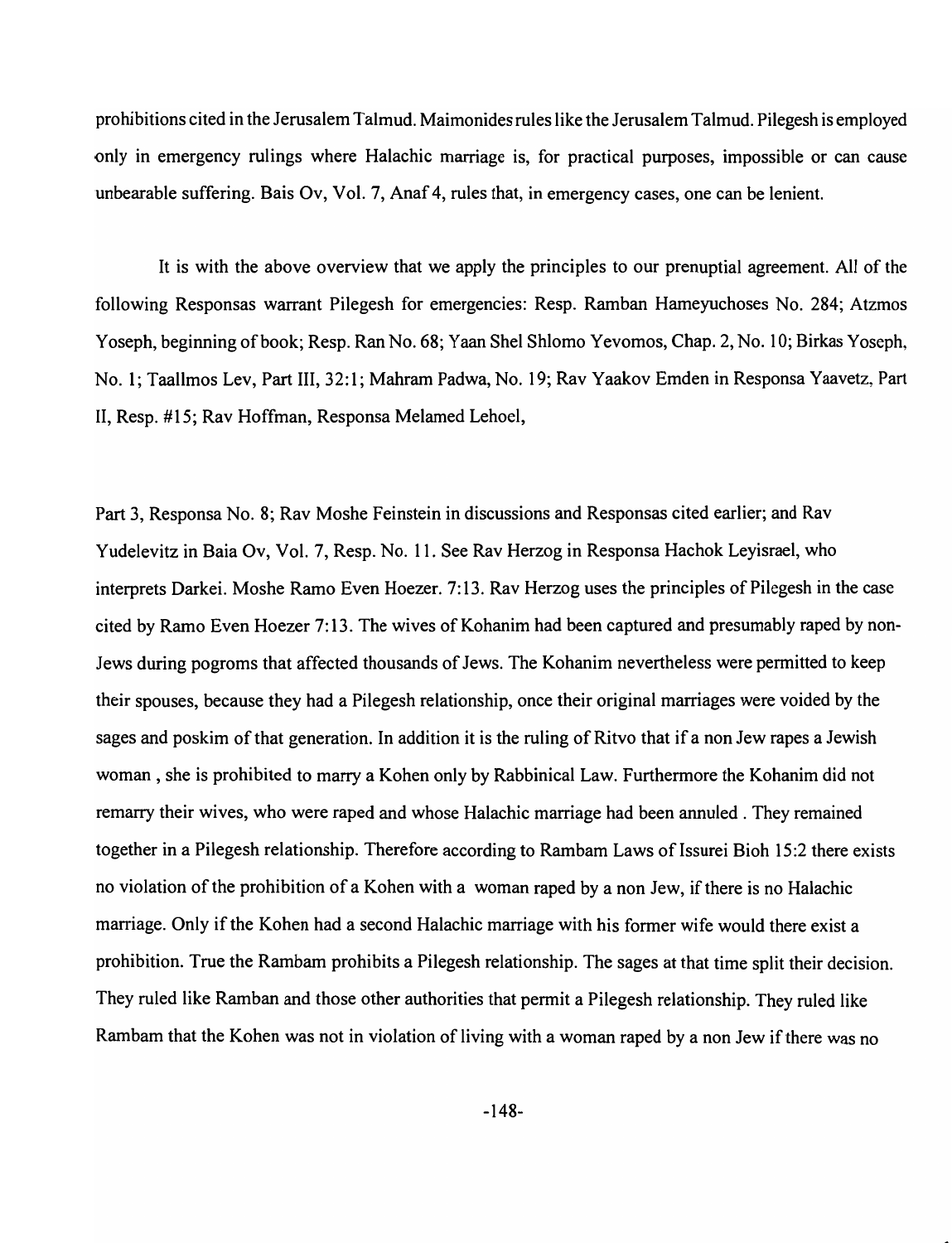Halachic marriage.

In addition, according to Meshivas Nefesh #15 since the annulment was made by the Rabbinical Courtthat ,in effect, created retroactively, the Pilegesh relationship, even Rambam will agree that there is no violation. A violation only occurs when ab initio from day one, the spouses enter into a Pilegesh relationship, not Halachic marriage. However where they enter into a Halachic marriage, that remains a Halachic marriage, eternally, if the factors would not have existed that precipitated the annulment by the Court-not by the spouses on their own volition, then no prohibition exists even according to Rambam.

Furthermore, the Sages at that time ruled in accordance with Responsa Mahrashdam #235 cited by Pischei Tsuvah Even Hoezer 7:2 that Kohanim in our day can not prove -trace their real ancestry - from Aaron -the first Kohen. They are at most Sofek Kohanim-doubtful Kohanim. Therefore ,this doubt combined with the other doubts elaborated previously, will permit the Kohanim to keep their wives. Furthermore, there is no definite proof that the Kohen's wife was in fact definitely raped .This fact ,combined with everything else mentioned, created Sfek Sfeka multiple doubts. In such a situation, the woman is permitted to remain with her husband.

The Pilegesh principle is used to enable a wife to extricate herself from lifelong marital imprisonment when the husband refuses to grant her a Get. Baias Ov, Vol. 7, Resp. No. 11, Anaf 4, rules that, in emergency cases, we can group all the various interpretations re Pilegesh, and we have a Sfak Sfeka, a double doubt.

It is doubtful that we rule like Rambam, rather than Ramban, Raaved, and Ran. Even if the ruling is like Rambam, doubt exists as to whether the prohibition is no more than Rabbinical or Divine. In cases of more than one doubt, we rule leniently, even in matters of marriage and divorce, which are of Divine nature. (See also ruling of Taz Eve# Hoezer 17:15.] Therefore, in the case of Pilegesh, no Get is necessary.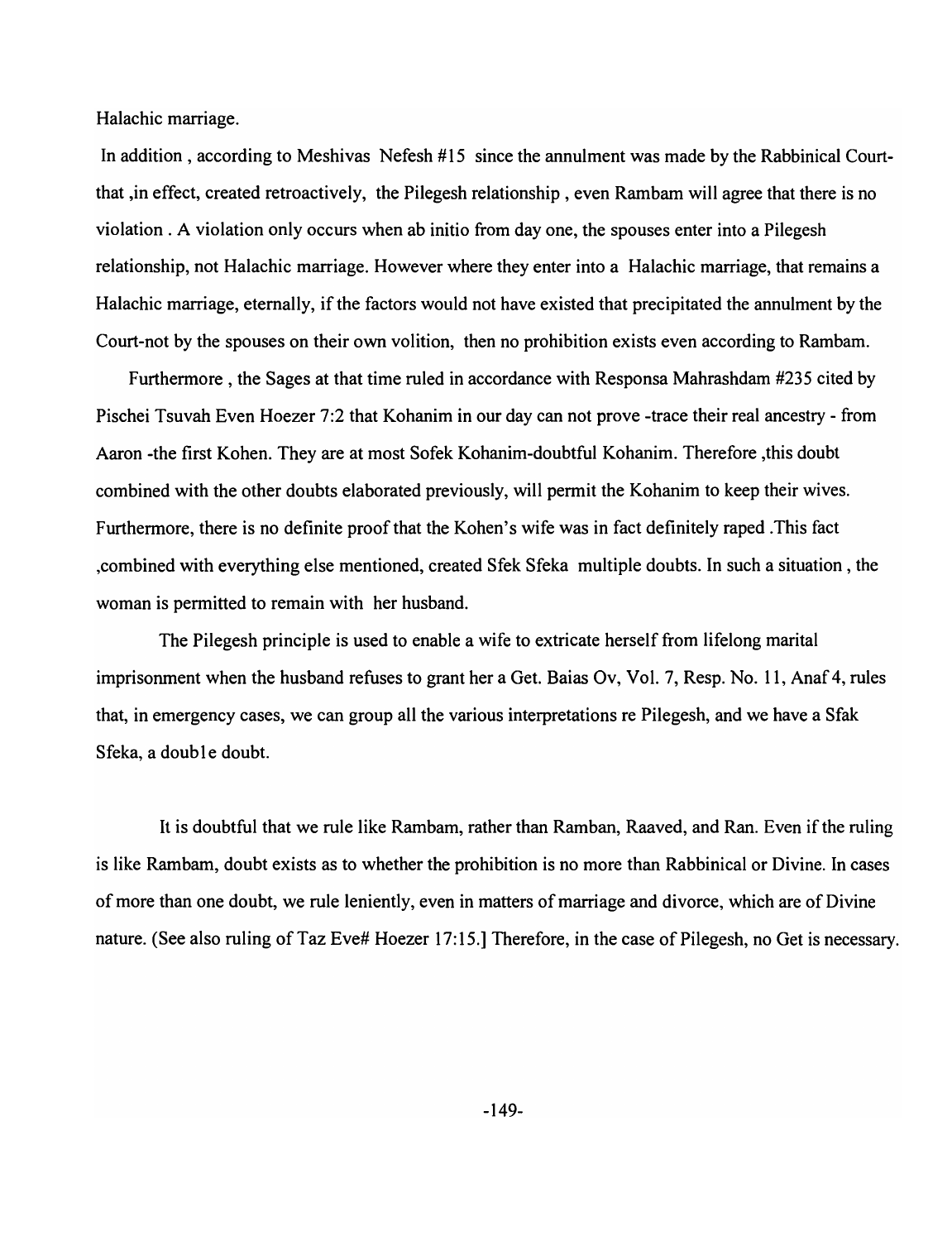The prenuptial agreement, even when entered and halachically administered, is to be used only when all other halachic as well as civil remedies have been exhausted and failed to secure marital freedom for the imprisoned woman, in violation ofhalacha, following the ruling of an Orthodox Bet Din. If one obtained a Get, even after contracting to have a Pilegesh arrangement, the spouses, in effect, do not violate the Jerusalem Talmud and Rambam's prohibition of Pilegesh. [See, Perushe Ivro, by Rav Henkin. Chapters 3 4, and 5, pp. 74-117.] If the woman is not able to obtain a Get, then an emergency exists, and she relies on the Pilegesh principle, as discussed.ln addition, since the annulment is made by the Rabbinical Court, that, in effect, a Pilegesh relationship is created retroactively does not violate Rambam's ruling against having a Pilegesh. Rambam's ruling is only when the parties ab initio never had a Halachic marriage.

However when they entered ab initio into a Halachic marriage that is later annulled, by the court, the prohibition does not apply. See Meshivas Nefesh #15 by Aryeh Leib Tzinz.

See Pischei Tsuvah 157#9 on EvenHoezer 157:4

This agreement has no link whatsoever with the contingency of a woman receiving an automatic Get, once she obtains a civil divorce. It was such a link that was almost unanimously condemned by the Torah sages almost 100 years ago, when they opposed the French rabbinate's proposal of a prenuptial agreement, which was supposed to automatically void the marriage upon receipt of a civil divorce.

Rav Henkin's prenuptial agreement and the sages cited by Rav Berkowitz represent the foundation of our prenuptial agreement, which is totally different. One needs to study Rav Henkin's entire Sefer Pirushe Ivra, which provides the foundation for his prenuptial agreement, as well as the entire Sefer of Rav Berkowitz, TENAI BENESUIM U'BEGET, which cites the sages as the foundation for the prenuptial agreement.

#### Breira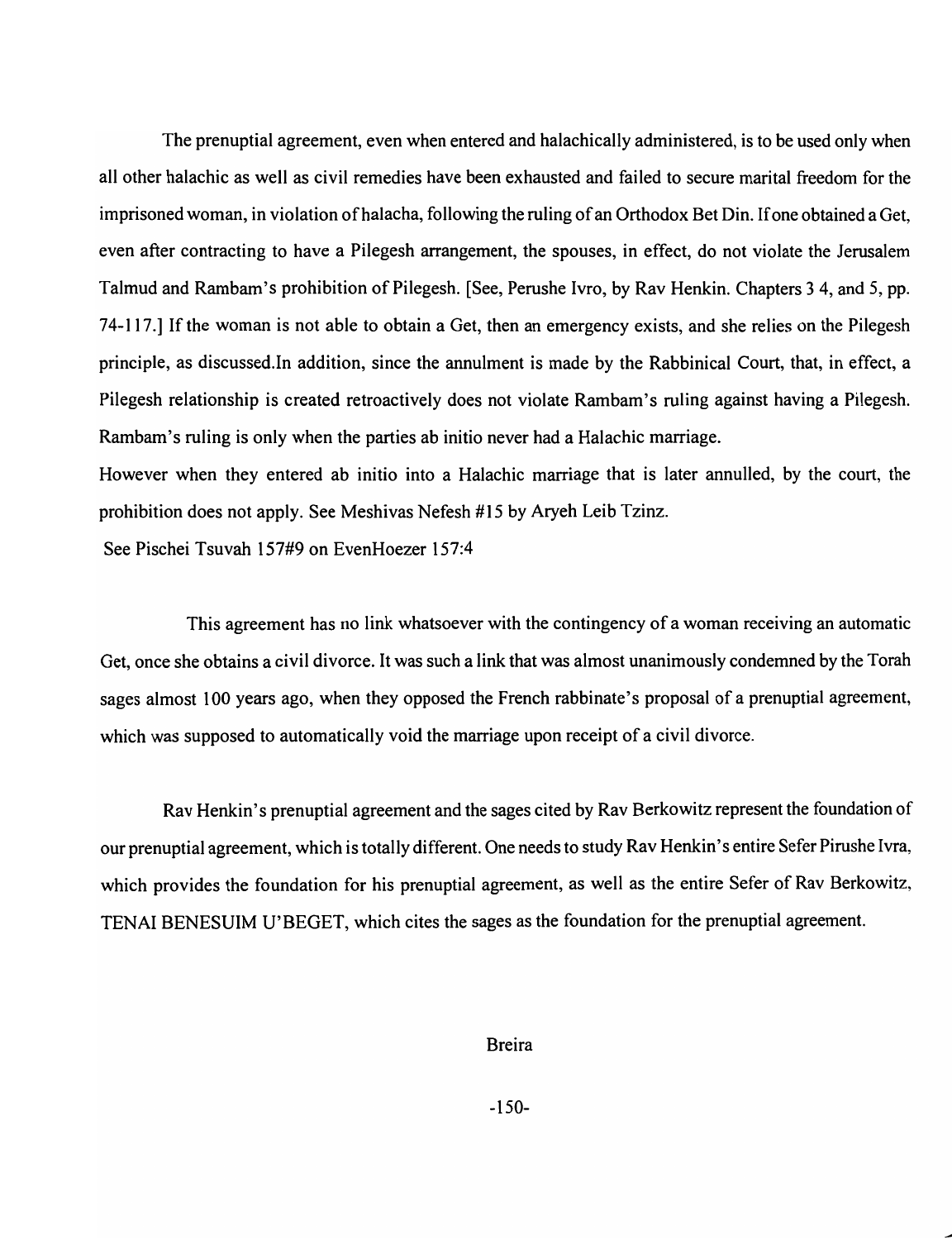In the cases that the prenuptial agreement covers, there is no questions about Breira. Breira is a principle in Halacha that, in Divine matters, there exists a doubt as to which of several options a person may have chosen, which resolution cannot be determined until a future date. We do not say that the person may have chosen a definite given option retroactively. Such a principle is stated only in rabbinical matters.

However, such a principle is not applicable where the condition is under the control of the person making the conditions for various contingencies. Almost all the contingencies covered by the prenuptial agreement are under the husband's control. It is in his power to appear at an Orthodox Bet Din and grant a divorce, if so ordered. It is in his power, in most instances, not to be incognito and lost. (See Aruch Hashulchan Even Hoezer 38:67.]

In those instances where be has no control, Aruch Hashulchan cites Tur and Rambam, who maintain, nevertheless, that in cases of conditions regarding marriage and divorce, the Issue of Breira has no relevance. (Ibid., 38:68.] This is so since matters of marriage and divorce involve the future status of the woman as married or as divorced. Since, for the future, we definitely can state that a predetermined choice or option was made, we likewise can

state that a predetermined choice or option was made retroactively.

This is not true in other Divine matters, where Breira cannot be assumed when there is no "future"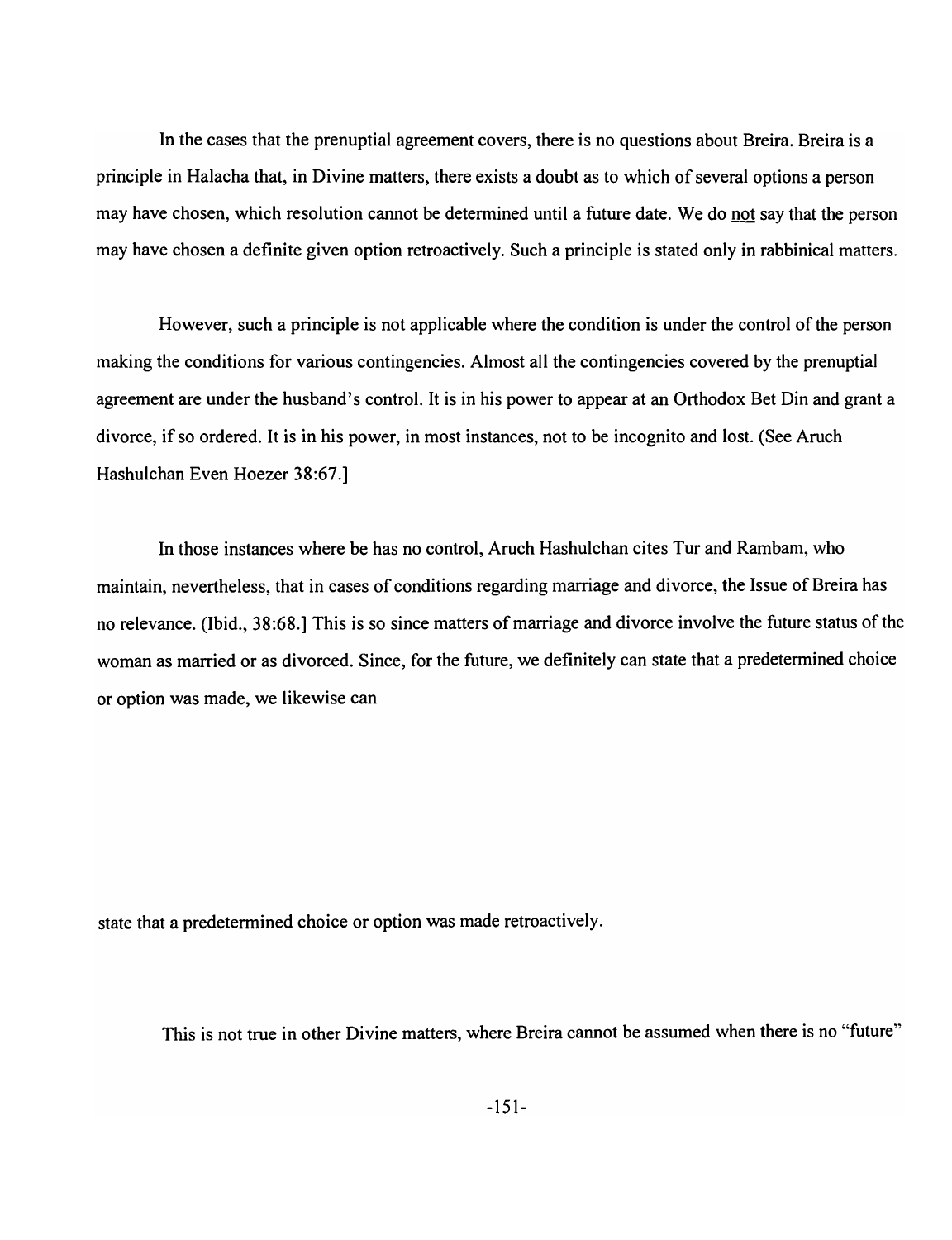## Conditional Get

If the husband stipulates that the Get is meachshov that it becomes effective retroactively from the instant it is given then the husband can not annul the Get at a future date. Thus the problem that we posed that the husband even though he makes a conditional Get can abort it at a future date is solved. See Rav Henkin Sheorit Yisroel Lev Ivra Ezras Torah 40<sup>th</sup> anniversary page 71 that he states that in a regular conditional Get the husband can abort the Get or the agency at any time. See also aruch Hashulchon Even Hoezer 141; 157 for the same. This is true even if the husband swears that he will not abort the Get or cancel the agency to have his agents deliver a Get to his wife. This is true if he aborted the Get or cancelled the agency before the Get reaches the wife.

However if the husband stipulates that the Get is effective immediately then he can not abort the Get or cancel the agency. See Even Hoezer Bais Yoseph 143:3; However Ramo Ibid mentions authorities who dispute this premise. However in the case of extreme hardship that every agunah qualifies we will rule like the lenient opinions of those authorities who will free the agunah. See Taz Even Hoezer 17:15; Taz Yoreh Dayoh 293:4;Ginas Veradim 3:24. See Rambam Ishos 6:17 ;See Aruch Hashulchon 143:14 for the same. See the same for conditional marriages Aruch Hashulchin 38:48

Even if the Get is not physically available. It was lost or burnt or destroyed the woman at a future date when the condition takes place, the Get retroactively takes effect at the instant when it was given; although it becomes operational later when the conditions listed in the conditional Get occur. This could be many years or decades later.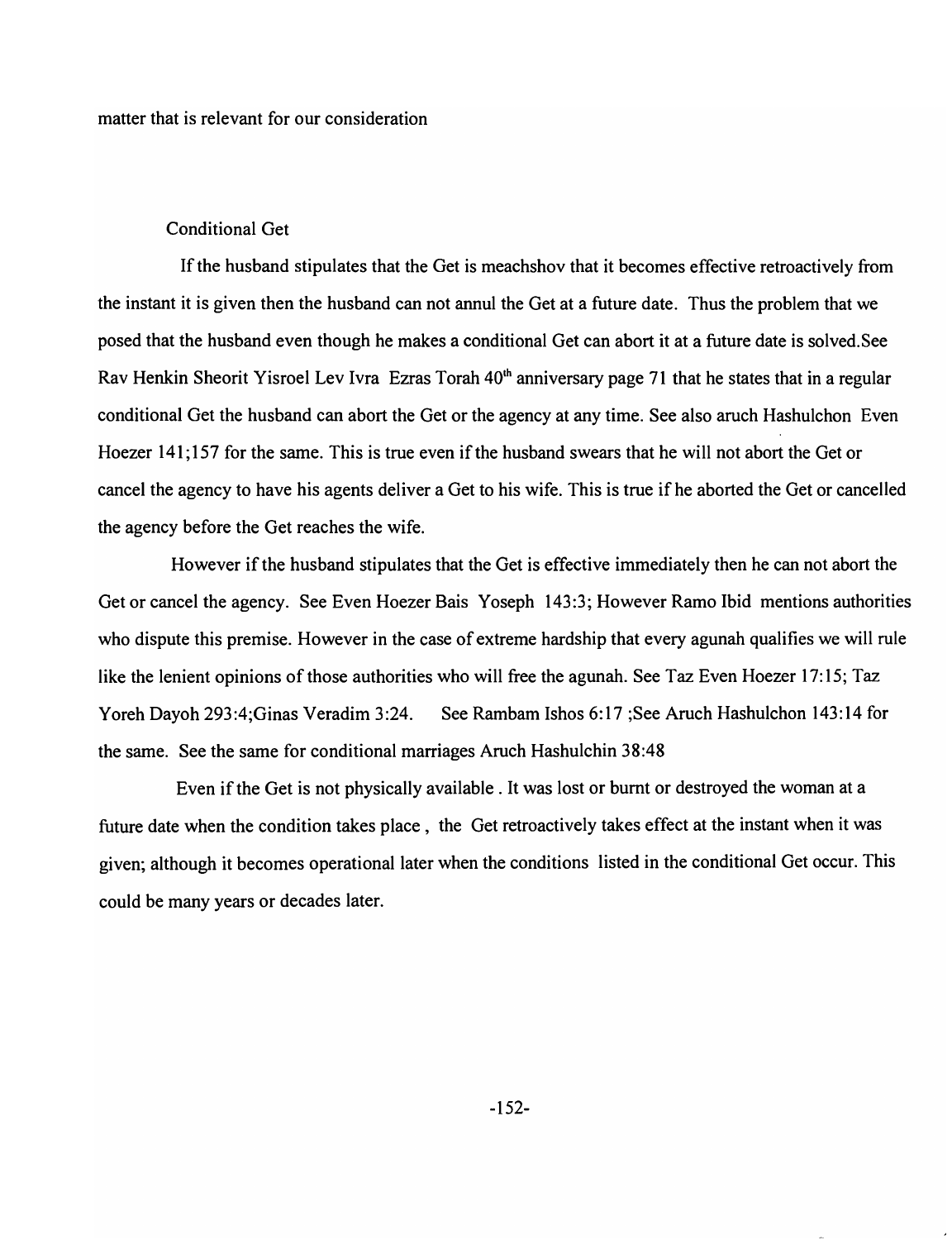#### EVERY ORDINARY KSUBAH CAN BE A CONDITIONAL MARRIAGE

As previously discussed if one states that the Get is to take effect immediately -meachshov- the husband can no longer abort the Get and cancel the agency. The same applies regarding a conditional marriage. Furthermore it is not necessary to follow all the requirements similar to the conditions of the children of the tribe of Gad and. Ruven. If one dates a document it is the same as if one states that the contract is effective immediately. Since every Ksubah is dated then it follows that there exists a conditional marriage in every halachic marriage. If a husband abandons his wife and does not provide for her support, shelter and clothes then he has breached the contract of the ksubah. If he abandons her he does not obviously have sex with her. He again breaches the contract of the ksubah. In both instances if the breach is not cured ,then the wife can sue to have the marriage annulled providing the husband refuses to give her a Get. Then the marriage can be annulled retroactively. This can occur years after the wedding. See Aruch Hashulchon Even Hoezer 38:3; 38:48; 38:17; 38:25; 143:28; Bair Haitiv even Hoezer 38:3, and 38:6that if one mentions that the condition in a marriage is effective immediately it does not need to qualify all the other conditions stated in the Bible regarding the children of the tribe of Gad and Rueven. He same is true if the CONTRACT OR THE KSUBAH IS DATED. Thus since the Ksubah is dated it qualifies for this exemption. In situations that the couple has gone to a rabbinical trial and the husband is ordered to give a Get that he refuses then the marriage can be annulled. This is true after all other means have been exhausted to force the husband to give a Get to no avail.

This has nothing to do with Mekach Tout -a mistake with the marriage that can be used only if it occurs before the couple married. Then the wife must leave the marital home the instant she discovers the defect of the husband that was concealed and not revealed to her. She first discovered this after the marriage. What I am proposing can be a remedy to free the agunh in the case of the husband abandoning her.

The KSUBAH ALSO CONTAINS A CLAUSE THAT THE HUSBAND PLEDGES TO BEHAVE AS Jewish Husbands behave -kehichosa givrayin yehouyodin. A Jewish husband does not have an other woman as a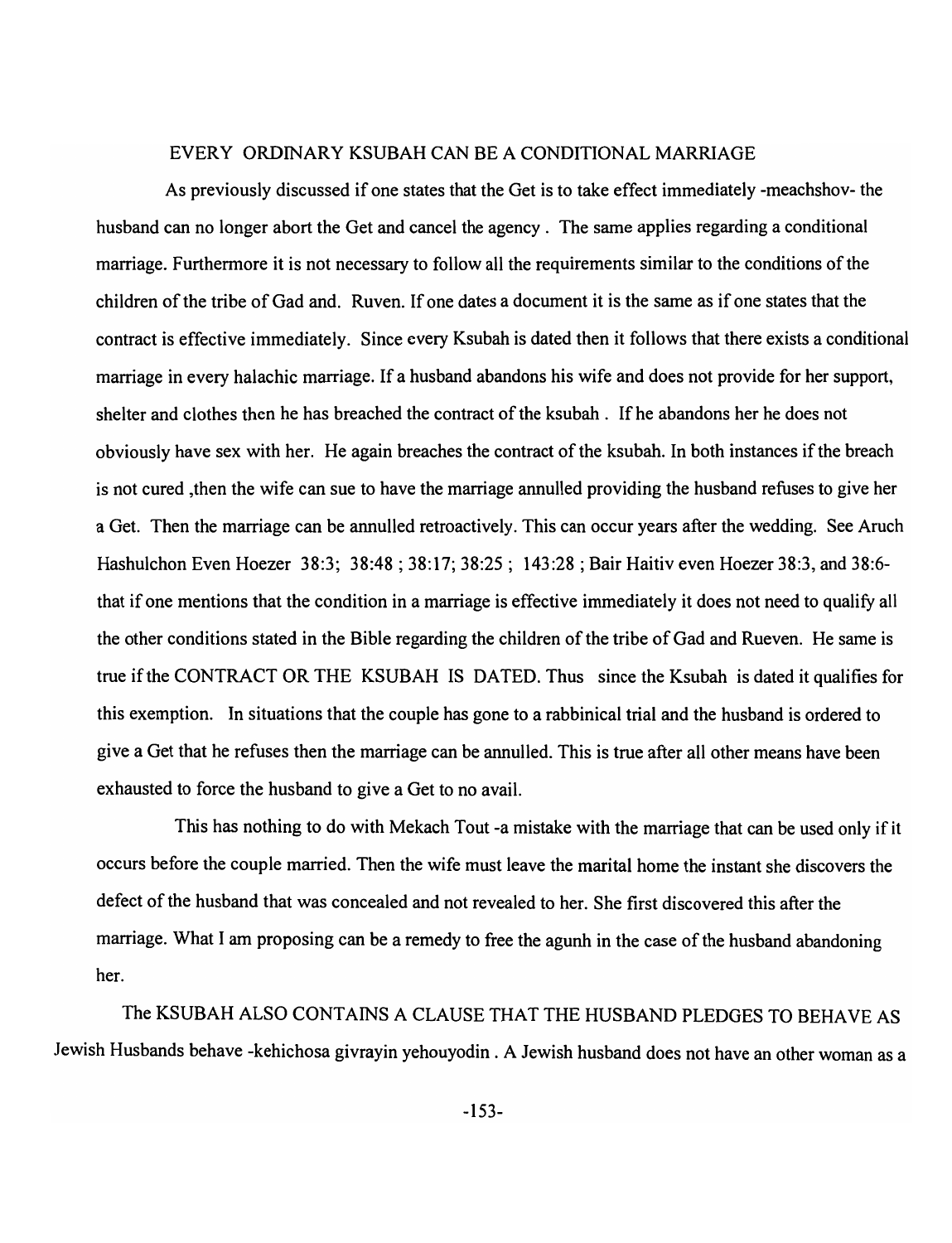lover; he does not abuse his wife; he does not threaten harm to her physically and certainly does not harm her. He does not beat her, or abuse her physically, psychologically, or emotionally. He is not addicted to alcohol or narcotics or gambling. He is not a homo-sexual or bi-sexual. He is not impotent. If the husband breaches any of these understandings and they are not cured and he refuses to give a Get when ordered by the Rabbinical Court ; the wife is prepared to follow all the stipulations of the Rabbinical Court; all social and civil court remedies have been exhausted and the husband still refuses to give a Get then the marriage is annulled retroactively. Even if this breach occurs years after the marriage the Rabbis are empowered to annul the marriage.

This strategy coupled with the 20-30 other strategies mentioned in this book should provide the Rabbi with an arsenal to annul marriages when all other civil law and social pressures have been tried and have had zero effect to have the husband give a regular Get.

As I mentioned in my introduction and summary of the relevant chapters Rav Piekarski gave me his approbation on this chapter. He told me that it is halachically accurate, but should not be used in practice. This dove tails with the ruling of Ramo Even Hoeazer 28:21. He states that even if one has a prenuptial agreement one should be strict and demand a Get. Ramo cites Mahrik #84. This is the position of Aruch Hashulchon Ibid 28:96 . See Bais Yoseph on Tur Even Hoezer end of chapter 28 . He cites responsa Rashbash son of Tashbatz that at no time were prenuptial agreements ever used in practice even if all or the majority of all the Rabbinical Courts in a community voted in favor of it.

Rav Berkovitz claims that all this was true when the Rabbis had the power to enforce their authority by other means. This is not true in our day and age. In such a situation unless we prudently use prenuptial agreements and prenuptial Gitten -Jewish divorces the agunah will remain in prison for ever. See Tnai Benesuin Ubeget by Rav Eliezer Berkovitz. pages 161-162. ; 156-164. This is the position of Rav Yudelovitz, Rav Moshe Feinstein, Rav Klotzkin, Rav Rosen, Rav Moshe Tzeig. Rav Gorin and The Shredei Esh- Rav Yehiel Yaakov Weinberg. I prove in this book that the Aruch Hashulchon agrees.

The above authorities discuss annulments each of these Rabbis have their own stipulations under what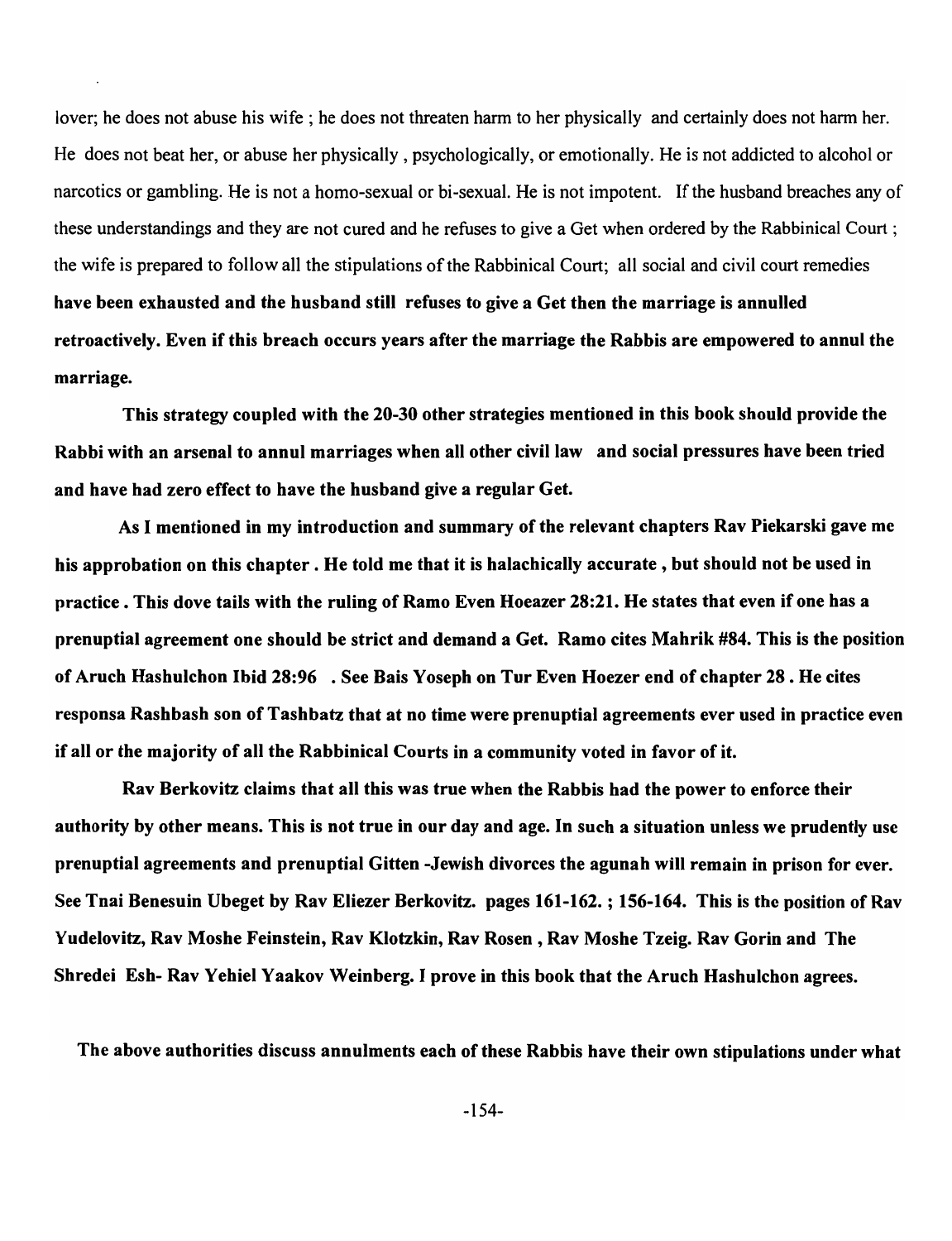set of circumstances an annulment can be given; and when it can not be given.

All areas of hallacha -Jewish law are the province of only those individuals who have the training-they have mastered and observe the four parts of the Shulchan Aruch. ANNULMENTS OR CONDITIONAL MARRIAGES ARE TO BE DECIDED ONLY BY SUCH INDIVIDUALS. NO ONE ELSE CAN HAVE ANY ROLE WHATSOEVER... SEE MY CHAPTER -3 FOR THE SOURCES FOR THIS FUNDAMENTAL LAW. In civil law anyone who is not a licenced professional and practices any given profession is in violation of the law. Anyone who helps such an individual practice the licensed profession is equally guilty as an accomplice. I do not understand why in areas of hallacha non rabbis suddenly feel that they can interfere and direct how religious law is to be practiced. This is the basic foundation of reform and conservative Judaism.

This principle is so critical that Rav Moshe Feinstein once threw out a number of very influential members of the board of directors at his Yeshiva Tiferes Yerushelayim because they wanted to have a role in running the yeshivah in a manner that was in conflict with hallacha. Rav Moshe Feinstein then himself solicited funds for his yeshivah.

MIXED SEATING AT THE SYNAGOGUE WOMEN RECEIVING ALIYOT WOMEN HAVING A MINYON OF THEIR OWN INTERDEPENDENCE OF THE SPOUSES ON EACH OTHER SECRET OF A LASTING MARRIAGE

MIXED SEATING AND ALIYOT FOR WOMEN AND WOMEN HAVING A MINYON OF THEIR OWN are opposed by the Israeli chief Rabbinate. I have written chapters 30 and 31 showing that these innovations -mixed seating and aliyot for women -are against Halacha and must be opposed. These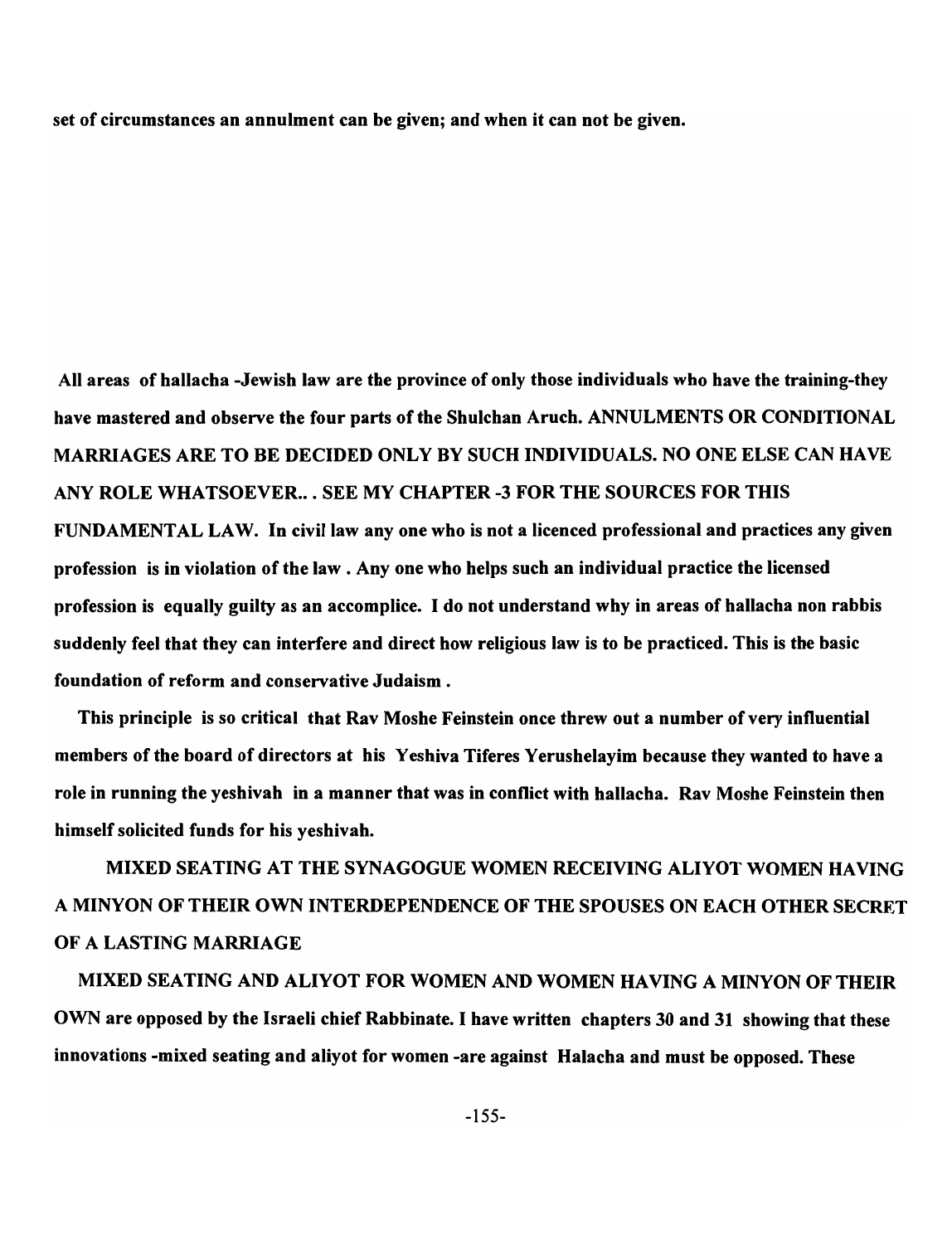innovations ,as well as , women having a minyon of their own -that I discuss here - present a threat to the sanctity of the role of women within Torah Judaism. In addition to many Halachic violations enumerated in my chapter 30 and 31 such innovations can possibly jeopardize the union and interdependence of the sexes on each other in ritual observance ,marital life , earning a living, child rearing, Jewish education and every moment of life from the cradle to the grave. In all areas and times the sexes are interdependent. They can not survive if they stand alone.

The spouses must complement each other ,not be in competition wi th each other. Marriage must not be a war of the sexes. They must love, honor and respect each other and make each other feel important. When one gets married the spouses must make a one million per cent commitment to each other. Their commitment must supersede all other loyalties emotionally, psychologically, financially and in every respect to everyone else in the world including their parents brothers sisters former loves and all their children. THE SPOUSE COMES FIRST. UNLESS THIS BASIC FOUNDATION EXISTS THE MARRIAGE WILL NOT SUCCEED. THIS IS THE UNDERSTANDING AND PART OF THE UNWRITTEN CONTRACT OF THE KESUBAH. OF KEHILCHESA GUVRA YIN. THE SPOUSES PLEDGE TO BEHAVE AS JEWISH SPOUSES BEHAVE. IT IS CALLED UMDENAH DEMUCHOH METOCHO .or ANON SADYE THAT IS KNOWN AND MANDATED BY EVERY ONE [THOSE WHO DO NOT MANDATE IT ARE A VERY TINY FRACTION OF THE POPULATION AND THEIR OPINION IS IRRELEVANT] IF EITHER SPOUSE BREACHES THIS CONTRACT GROUNDS EXIST FOR A DIVORCE IF THE BREACH IS NOT CURED. WHEN THE WIFE IS THE ONE WHO BREACHES THIS CONTRACT A GET CAN BE FORCEFULLY GIVEN WITHOUT HER CONSENT. WHEN THE HUSBAND BEACHES THIS COMMITMENT AND HE REFUSES TO GIVE A GET, AN ANNULMENT CAN BE GIVEN. OF COURSE ALL SOCIAL PRESSURES AND CIVIL REMEDIES MUST FIRST HAVE BEEN TRIED TO NO AVAIL WE WILL THEN GIVE A GET ZIKU AND ANNUL THE MARRIAGE.

UNLESS A PERSON IS PREPARED TO MAKE A ONE MILLION PERCENT COMMITMENT THEY SHOULD NOT GET MARRIED. WHEN CHILDREN ARE NOT PREPARED TO MAKE THIS

-156-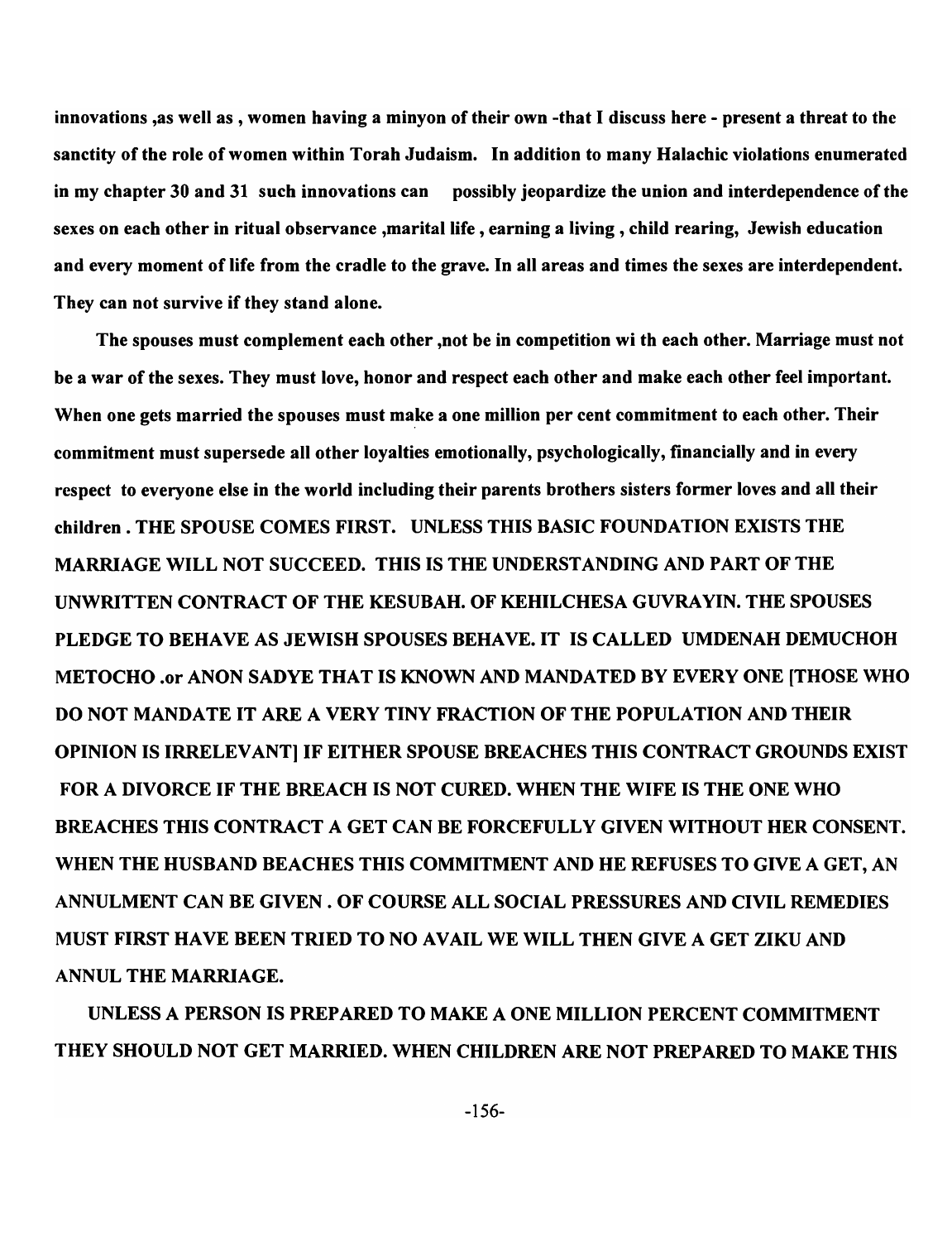COMMITMENT PARENTS MUST BUT OUT .. THEY MUST NOT PRESSURE THEIR CHILDREN TO GET MARRIED. EVEN IF THE CHILD IS GETTING OLDER AND MAY REMAIN UNMARRIED LATER, LEAVE THEM ALONE. OTHERWISE THE PARENTS ARE SETTING THE FOUNDATION FOR A DIVORCE. PARENTAL INTERFERENCE AND COERCION TO GET MARRIED CONSTITUTES A HALACHIC -JEWISH LAW- GROUND TO ANNUL THE MARRIAGE. UNLESS THE SPOUSES HAVE THE MOTIVATION TO GET MARRIED THEY WILL NOT FIGHT AND SACRIFICE TO MAKE IT WORK. EVERY MARRIAGE ENTAILS SACRIFICE, DEVOTION, PATIENCE AND COMMENCE SENSE. IF ONE DOES NOT WANT TO MARRY ONE PARTICULAR PERSON THE PARENTS MUST BUT OUT. THEY CAN"T LIVE THEIR CHILD'S LIFE LATER ON. GETTING MARRIED IS BUT ONE SMALL STEP TO A MARRIAGE. WHAT COUNTS IS REMAINING MARRIED, NOT GETTING MARRIED. THE PARENTS CAN POSSIBLY COERCE THEIR CHILD TO GET MARRIED; BUT CAN NEVER FORCE THEM TO REMAIN MARRIED. IF THEY FORCE THEIR CHILD TO GET MARRIED; THEY WILL THEN BE SETTING THE STAGE FOR THEIR CHILD'S DIVORCE OR ANNULMENT OF THEIR MARRIAGE. PARENTS SHOULD EXPLAIN ONCE TO THE CHILD AND PRESENT THEIR VIEWS AND CONCERN. IF THE CHILD REFUSES TO LISTEN TO THEM THEY MUST BUT OUT IF THEY REALLY LOVE THEIR CHILD AND ARE CONCERNED FOR THEIR WELFARE. IT IS BETTER TO MARRY LATER OR LATE THAN TO MARRY TO PLEASE SOMEONE-A PARENT OR FAMILY MEMBER OR A FRIEND WHEN SOMEONE IS NOT READY TO MAKE THE COMMITMENT TO GET MARRIED AND BRING CHILDREN INTO THIS WORLD.

A WIFE OR HUSBAND AND CHILDREN ARE A RESPONSIBILITY. ONE MUST HAVE THE MOTIVATION TO MAKE THIS COMMITMENT. THE PARENT'S OR FRIEND'S MOTIVATION IS NOT A SUBSTITUTE. I herewith by reference include all the above as additional Conditions to the prenuptial agreement of the groom and bride according to the conditions of the children of Gad and Ruven mentioned in the Bible and previously discussed in length earlier in this responsa.

Man woman and G-D comprise an eternal partnership. THAT IS WHY JEWISH SPOUSES MUST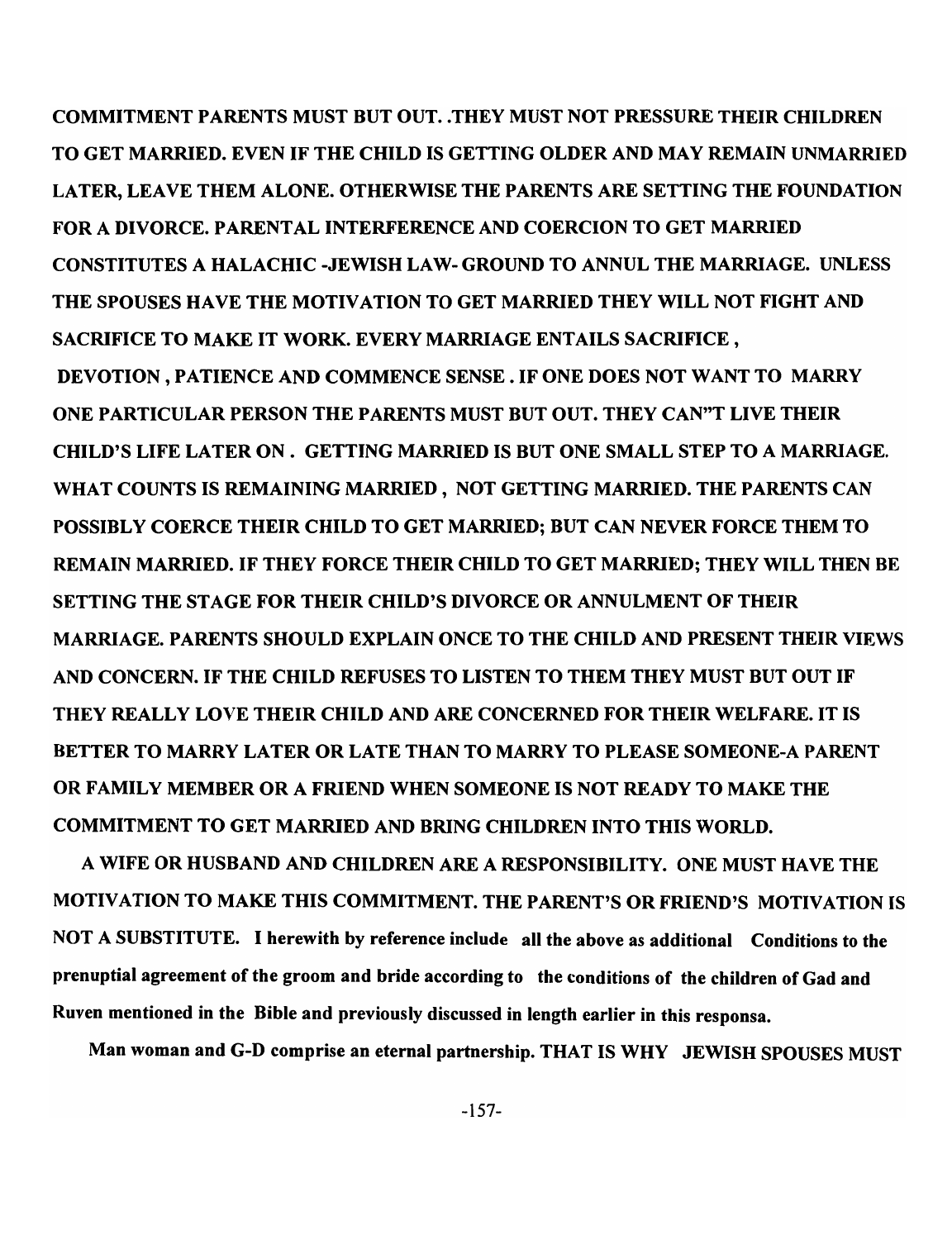#### CONDUCT THEMSELVES ACCORDING TO JEWISH LAW.

The roles of the sexes in Torah does not only relate to ritual observances and prayer only. Torah observance considers the over riding interest of the welfare of the family rearing of children harmony in the home and making a living as more important than the rituals of prayer a minyon and synagogue services. Women as well as men share in these areas. There exist areas in life and in Jewish ritual that are exclusively the domain of women.

Only women have a monthly period and can bear children and only they are required to go to the Mikvah after 12 days from the beginning of their period and after they give birth. Only women make a blessing when they go to the Mikvah. They are the most important members in passing on the tradition. Those laws that women passed on there exist no dispute in Jewish Law. Women make blessings when they light Shabbot and Holiday candles and when they bake bread and take hala. Women must pray each morning and for Mincha. They must recite the blessings before eating anything and recite the blessings following the eating. They are exempt from any Motzvoh that is governed by time. . They Must observe as well as men all other Mitzvot. They must observe all the negative commandments. That is why women do not don tefilen and a talit. In addition that tefilen and a talit are considered men's apparel that women are forbidden to wear. MARRIED WOMEN MUST COVER THEIR HAIR.

Women are exempt from praying with a minyon that can be constituted only with ten males over 13 years of age. If women attend a Minyon where there are men over 13 years of age and recite the Prayer of Kedusha and answer- omen yehai shmai rabbo at the saying of Kaddish THEY WILL MERIT OLEM HABO THE WORLD TO COME. If they say the shmonei esrei -the Amida with a Minyon of men there exists a greater chance that their prayers will be heard. If they listen to the reading of the Torah in a Minyon of men they will have fulfilled their obligation of listening to the reading of the Torah. None of these Mitzvohs can be fulfilled if women make their own Minyon. Would they make a blessing on the Torah in their own Minyon they have violated a sin of making a blessing and mentioning G-d's Name in vain. THEY ARE NOT PERMITTED TO SAY KADDISH OR KEDUSHA IN A WOMEN'S MINYON. IF THEY DO ,THEY HAVE A SIN OF MENTIONING G-D'S NAME IN VAIN.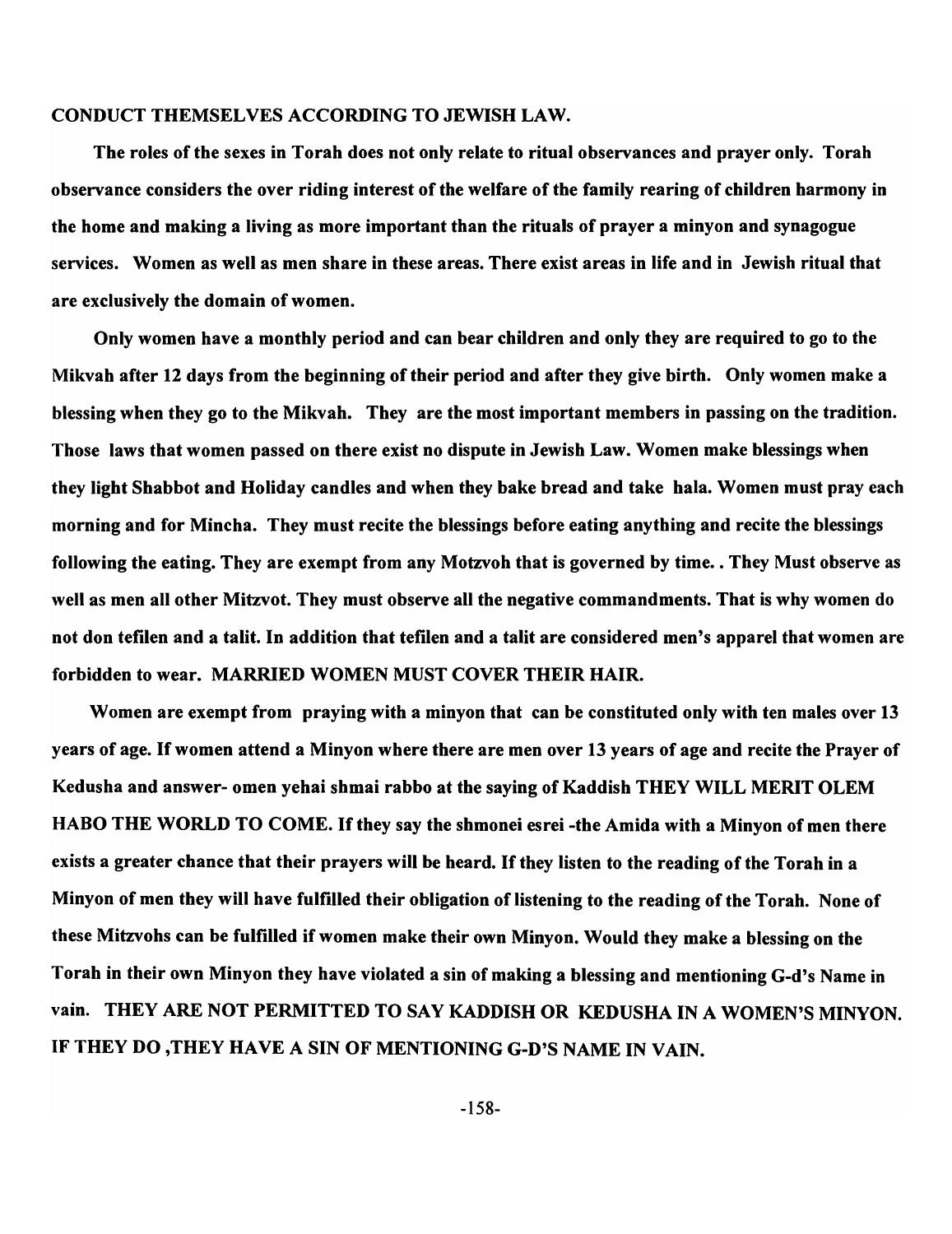I am not going to discuss sexual arrangements that existed historically and exist today that are outside the perimeters of halacha-Jewish Law and accepted practice. I will not discuss trial marriages and living together without marriage. I will not get into deviant and forbidden practices such as homo sexuality and lesbianism. Unfortunately some Jews engage in all these practices and some people propose to make such unions legal civilly. Torah Law is one million per cent opposed to such practices. This opposition is in addition to the risks of getting aids and other sexually transmitted diseases. Unfortunately with the advent of scientific advances lesbians can get pregnant using the facilities of fertility clinics. Homosexuals can have host mothers bear their children. Such scientific advances should be used by couples who are infertile and have impediments to bearing children in the normal way. There exist many Halachic questions if it is permitted to employ these methods and a Rabbi who is versed in the four parts of the Shulchan Aruch must be consulted.

Our opposition on Halachic grounds to these practices does not mean that lesbians, homo sexuals and non married partners should be discriminated against or persecuted or be subject to any torts. One can abide by the law of non discrimination and still oppose on religious ground such behavior. One can elect not to have themselves or their children and family associate with people who elect another sexual orientation. Just as they have the freedom in the free world to choose a different sexual orientation; so do we have this freedom to choose not to associate or have the members of our family not associate with them.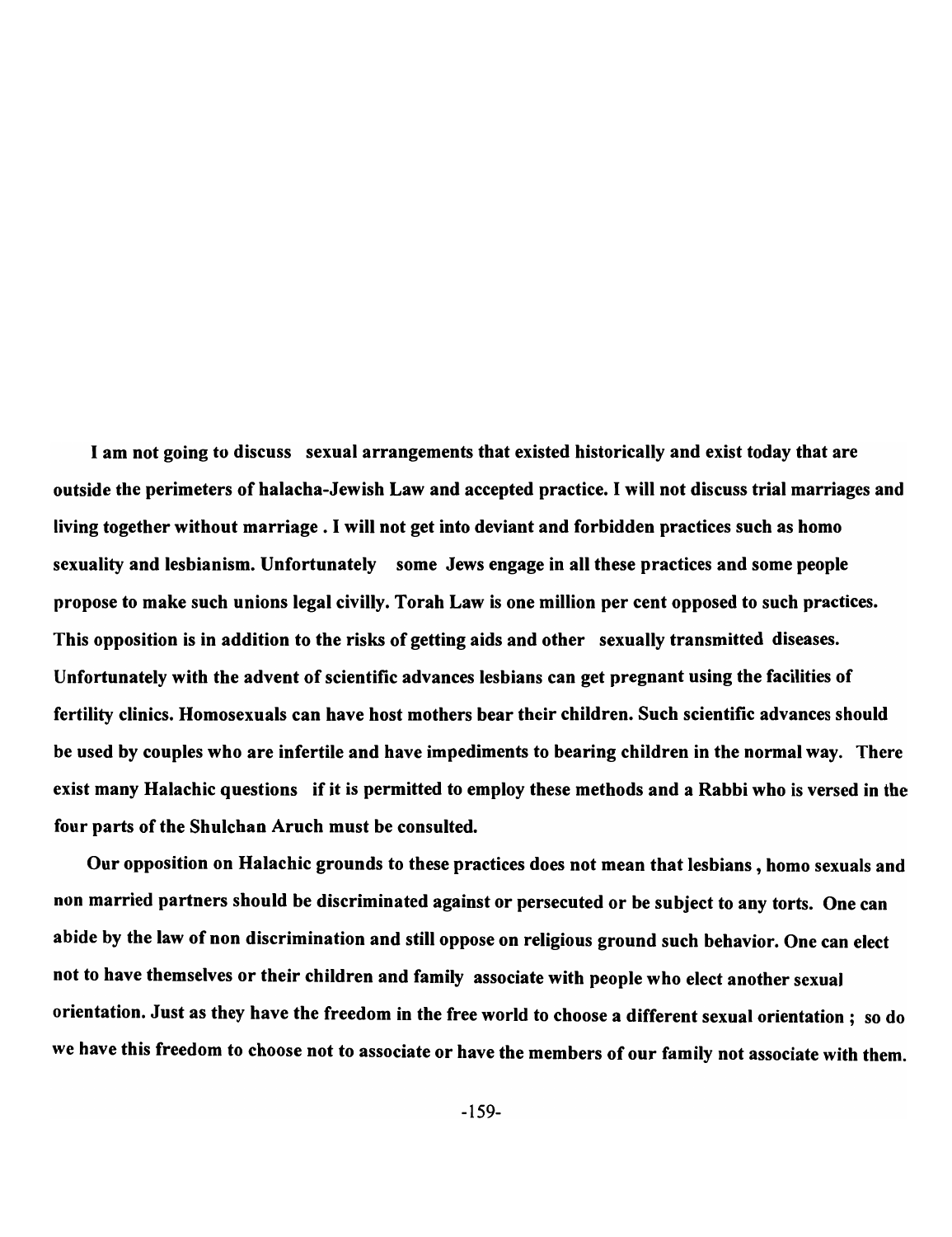Let us hope that Jews be committed to observe Torah Law and be equally committed to their spouses. Jews must have good marriages and act responsibly in all their conduct.

# RAV HENKIN'S POSITION REGARDING CONDITIONAL MARRIAGES- NOT IN ACCORDANCE WITH HALACHA-JEWISH LAW

## **FACTS**

-Bride and groom sign a prenuptial agreement that if the marriage dies the groom retroactively appoints as an agent anyone who will read this contract to write the Get and any two witnesses to sign the Get and give it to his wife. If such an arrangement be ruled as flawed, then both groom and bride swear now to have this marriage retroactively annulled. The wife would be believed that the agreement was not annulled. The ring would then be deemed retroactively a gift.

## **RESPONSE**

Rav Henkin on 40TH Annual Ezras Torah Lev Ivri page 73 reverses himself and says that all prenuptial agreements are null and void. This represents a reversal in Rav Henkin's position from what he wrote in Perushei Ivro115-117 when he endorses a prenuptial agreement providing it would win acceptance by all or the majority of all the Orthodox Rabbis meeting in Israel. Rav Herzog Hahuka Leyisroel al pi Hatorah vol 1 page 91 explicitly states that he is opposed to all annulments unless they win the acceptance of all or the majority of Orthodox Rabbis meeting in Israel.

Furthermore, if the husband at some future date refuses to grant his wife a Get that ipso facto negates any agency he set up in the prenuptial agreement to have anyone competent write the Get and any two competent witnesses sign the Get and witness the giving to his wife. This is true even if he swears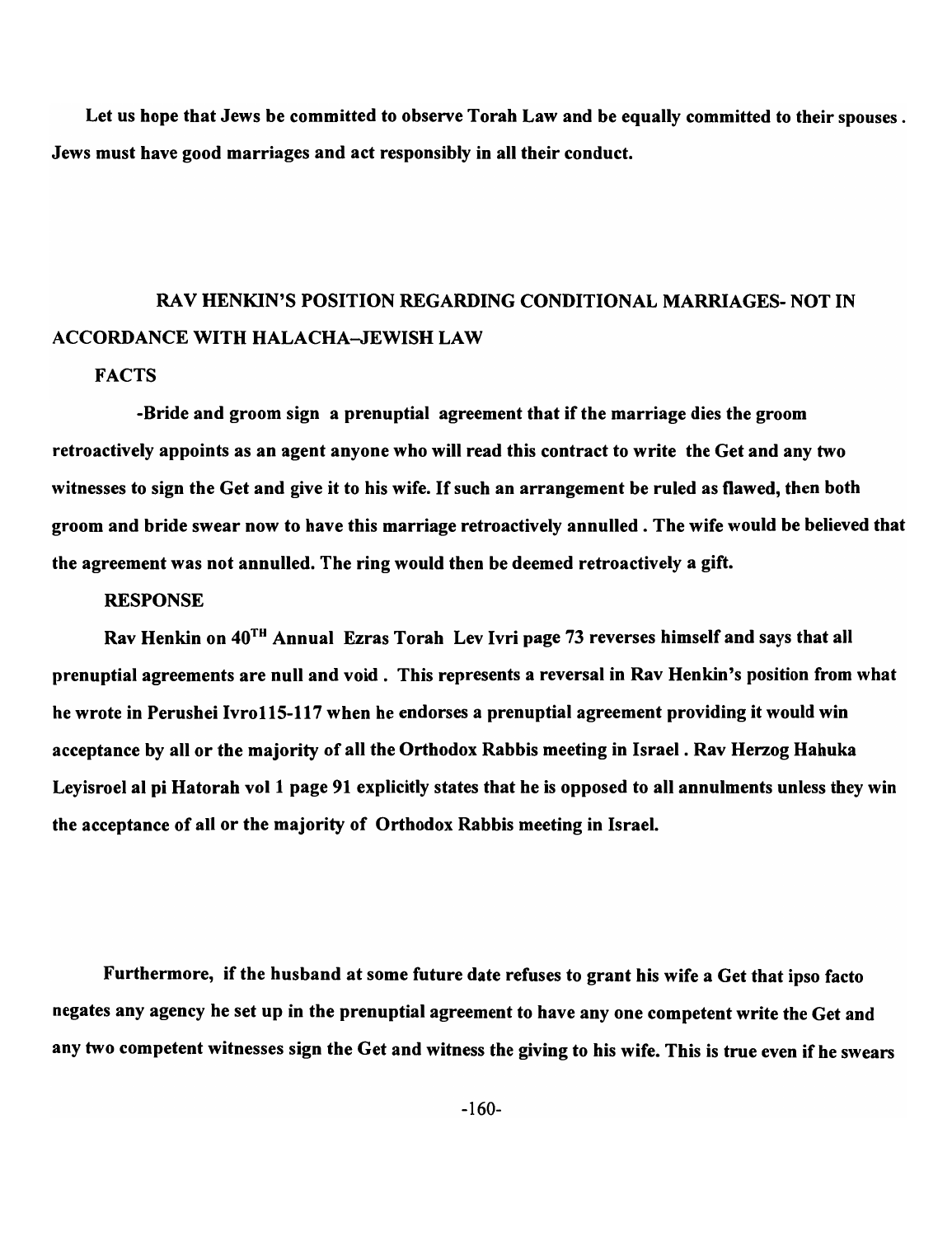that he will not negate the agency.Aruch Hshulchon Even Hoezer 141:140'. He violates his oath, but the agency is annulled. Likewise the husband post facto does not have to inform the wife at the moment of negating the agency. See Aruch Hshulchon Even Hoezer 141:142. So, she does not know if he did or did not annul the agency. Therefore, it is irrelevant that at the instant when the husband made the prenuptial agreement, he stipulated that the wife will be believed that he did not negate the agency. Such a stipulation is valid only when the husband makes a condition that the Get should become effective if he does not return at the latest at a certain time frame and the wife's testimony should be accepted to verify that he did not return. Then we accept the wife's testimony .. The reason is because she was present when and if the husband returns. However in the case of negating the agency, it is not necessary for the wife to be present at the instant that the husband negates the agency. So she does not know. See Aruch Hashulchon Even Hoezer 141:157.See also Rav Henkinin Sheorit Yisroel Lev Ivra Ezras Torah 40thyear Anniversary page 71-bottom. I answered this objection that a clause be inserted -MEACHSHOV -that the Get become operational immediately , but will be precipitated by a future event.

In addition there is a principle in Jewish Law that one can not make an agency of words. Thus I can make an agency to appoint some designated person to give a Get that already exists to my wife. I can not however make an agency to create at a future date something that does not exist now. I can not appoint an agent that he should in turn appoint an other agent to write a Get or that he should designate two other witnesses to sign and witness the giving of a Get. This is called milli 10 nimsoru leshliach. If this is done the Get is null and void Biblically. Other authorities hold that it is Rabbinically forbidden Other authorities hold that it remains in doubt .. See Aruch Hashulchon Even Hoezer 120 :47. The conditional Get can be distinguished from this objection by the following: In our case The husband himself appoints the agent or agents. He is not delegating this task to other people. However he does not now know which people at a future date will read his instructions and agree to be his agents. One can appoint an agent even if the agent is not aware at the time that he or she is being appointed. Rav Berkowitz uses such an appointment in his book Tnai Benesuin u Beget. IT WAS USED BY SAGES IN MAKING A CONDITIONAL Get for soldiers departing to war to ensure that their wives be divorced if they do not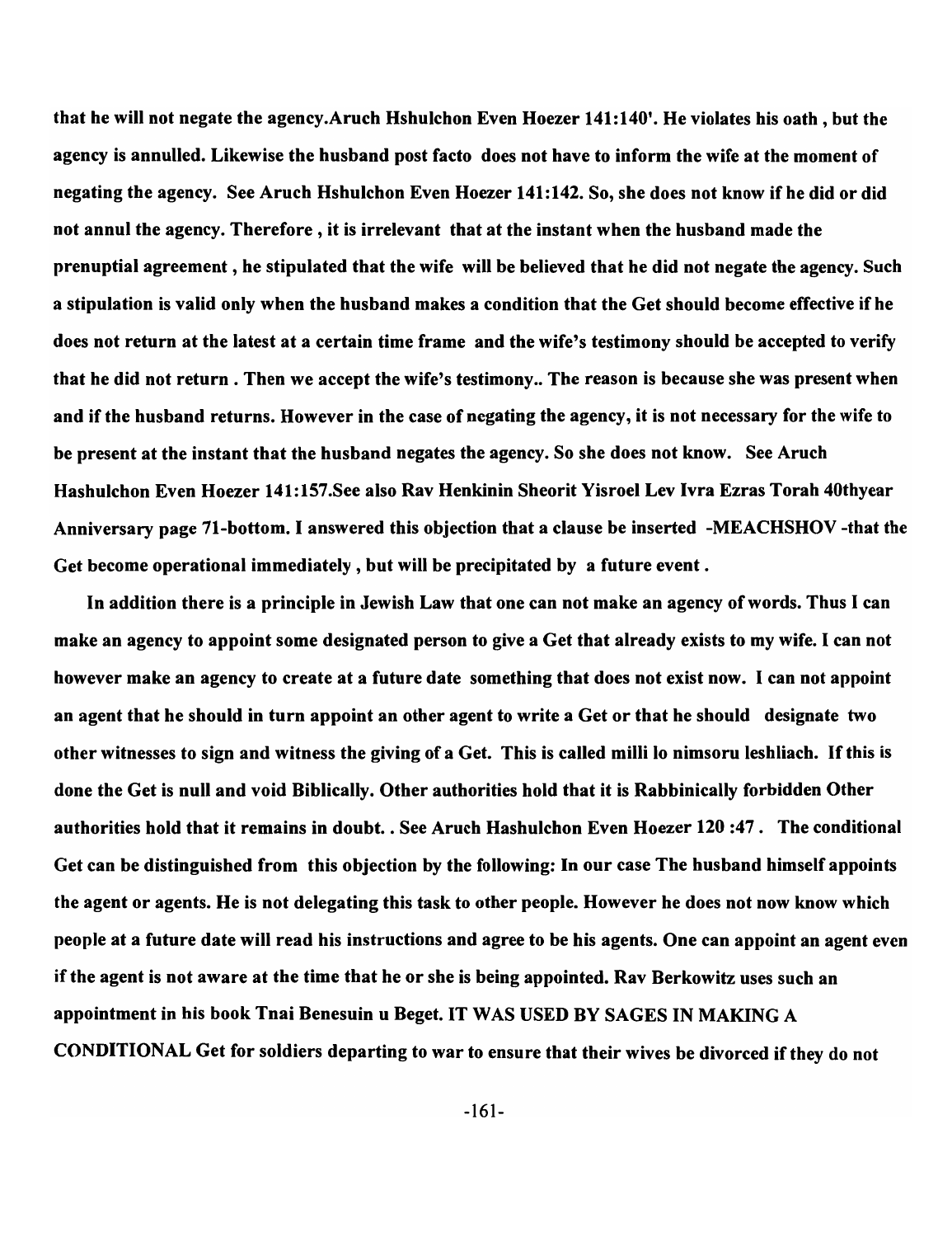return after the war is finished and the women not remain agunot. See

## Chapter 3 page 118.

At the end of the day having such a Get is equivalent to no Get at all. So we would fall back to the fact that the couple get married with the understanding that once the marriage dies, then the woman walks free with no Get required. Instantly, We would be advising a course of action that contradicts Mishne Lamelech on Rambam Ishos 6:10 masne al ma shekosuv betorah. Mishne Lamelech explicitly states that if one makes a prenuptial agreement that he is getting married only if there will be no need for a Get or there will be no need for Yivomleverite marriage or Chalitza a form of divorce to free the sister-in -law whose husband dies with out any child -then such condition is null and void. The reason is because it negates Torah Law. It is deemed unconstitutional. Thus this prenuptial agreement is unconstitutional.

We can distinguish the prenuptial agreement in our previous writing from what the Mishne Lamelech is discussing.by the following:

If one does not list the conditions that the marriage will be annulled in the future then the objections of the Mishne Lamelech are true. However if one enumerated the individual conditions similar to the cases that the Ramo in Even Hoezer 157:4 listed in the case of the leverite brother then the objections of the Mishne Lamelech do not exist. If they do, then Ramo , Nodeh Beyehudo , Chsam Soffer ., Bais Hamair and all the other Halachic authorities who endorse a conditional marriage in the case of a leverite brother oppose the ruling of the Mishne Lamelech.

As pointed out on many occasions all annulments with the exception of Mekach Tout -a mistake at the instant of marriage- will be in conflict with the following authorities: Rav Yitzchok Elchonen Spector vol 2 #42:3 ; Rav Eliezer Walden berg in Tzitz Eliezer vol I # 26: 2, 3, 4 ;Rav Shlome Auerbach in Minchos Shlomo -vol 1 Even Hoezer # 76 ; Brit Avrohom Even Hoezer # 59:5 ; Netziv Mashiv Dovor # 79; Responsa Ksav Soffer Even Hoezer # 68; and Responsa Oneg Yom Tov. All of them concur with the interpretation of Shita Mekubetzas on